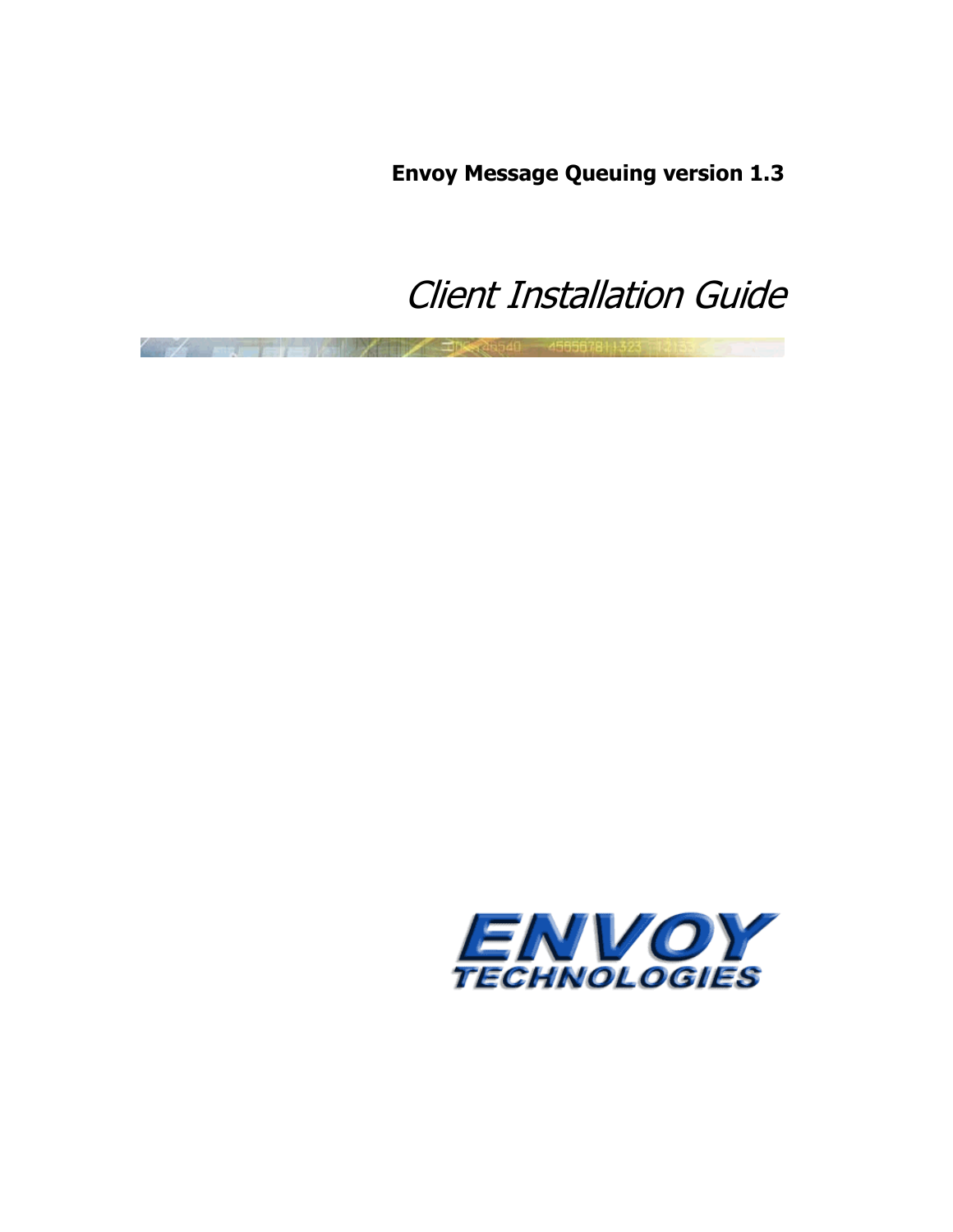### **[Envoy Message Queuing version 1.3](#page-0-1)**

### **[Client Installation Guide](#page-0-0)**

January, 2002

Envoy Technologies Inc. has made every effort to ensure that the information contained in this document is accurate; however, there are no representations or warranties regarding this information, including warranties of merchantability or fitness for a particular purpose. Envoy Technologies Inc. assumes no responsibility for errors or omissions that may occur in this document. The information in this document is subject to change without prior notice and does not represent a commitment by Envoy Technologies Inc., or its representatives.

The software supplied with this document is the property of Envoy Technologies Inc. and is furnished under a licensing agreement. Neither the software nor this document may be copied or transferred by any means, electronic or mechanical, except as provided in the licensing agreement.

### **© 2001-2002 Envoy Technologies Inc.**

All rights reserved. Printed in the United States of America.

Envoy Message Queuing (Envoy MQ) is a trademark of Envoy Technologies Inc. All other product and company names mentioned herein are for identification purposes only and are the property of, and may be trademarks of, their respective owners.

### **Envoy Technologies Inc. Corporate Headquarters**

120 Wood Avenue South, Suite #610 Iselin, NJ 08830 USA Phone: 732-549-6500 Fax: 732-549-3165

**Web:<http://www.envoytech.com> Tech Support: [support@envoytech.com](emailto:support@envoytech.com)**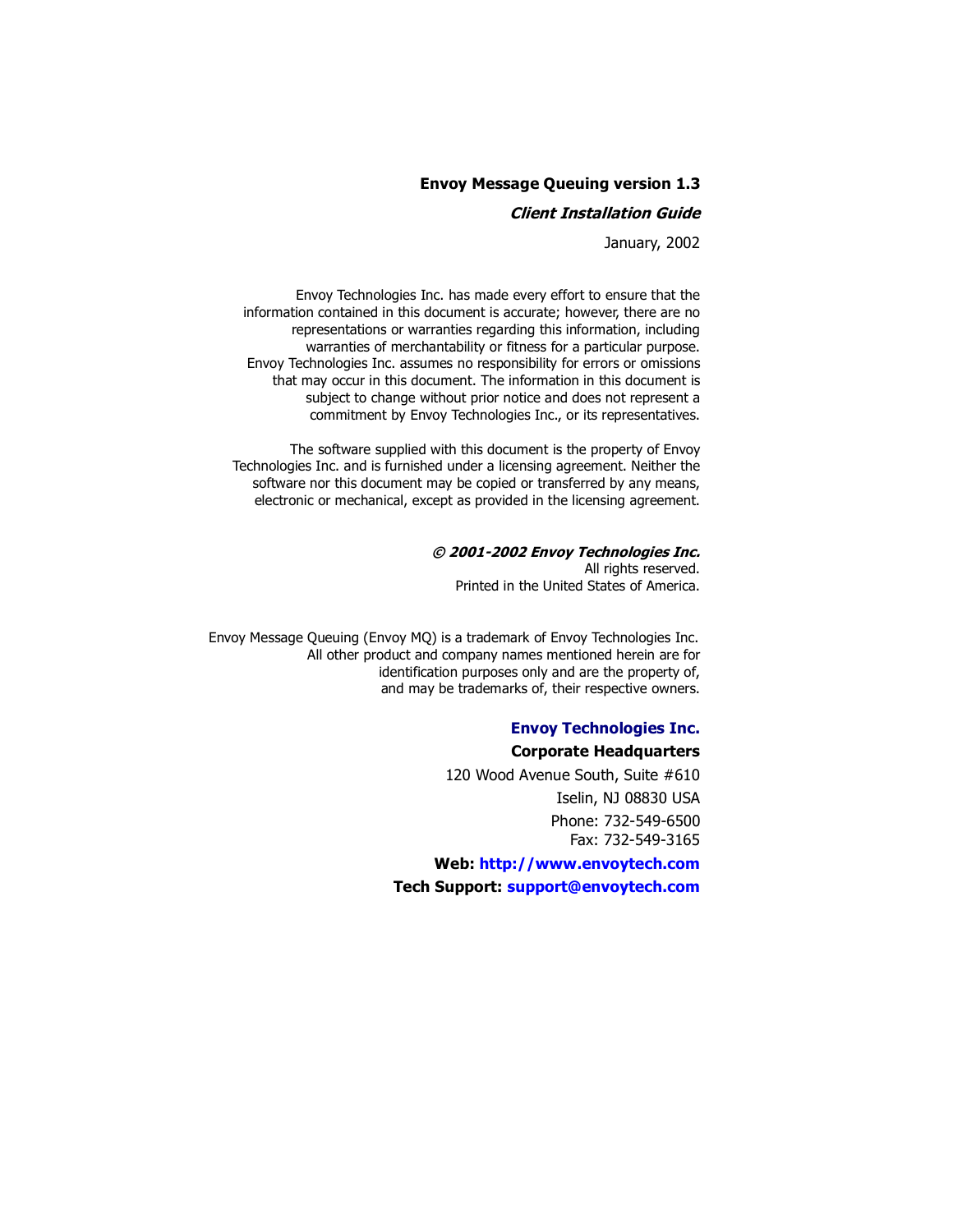# **TABLE OF CONTENTS**

# **[1](#page-4-0) Installation Notes** . . . . . . . . . . . . . . . . . . . . . . . . . . . . . . . . . . . . . . . . . . . . . . . . . . . . . . . . . . . . . . . . . 1-1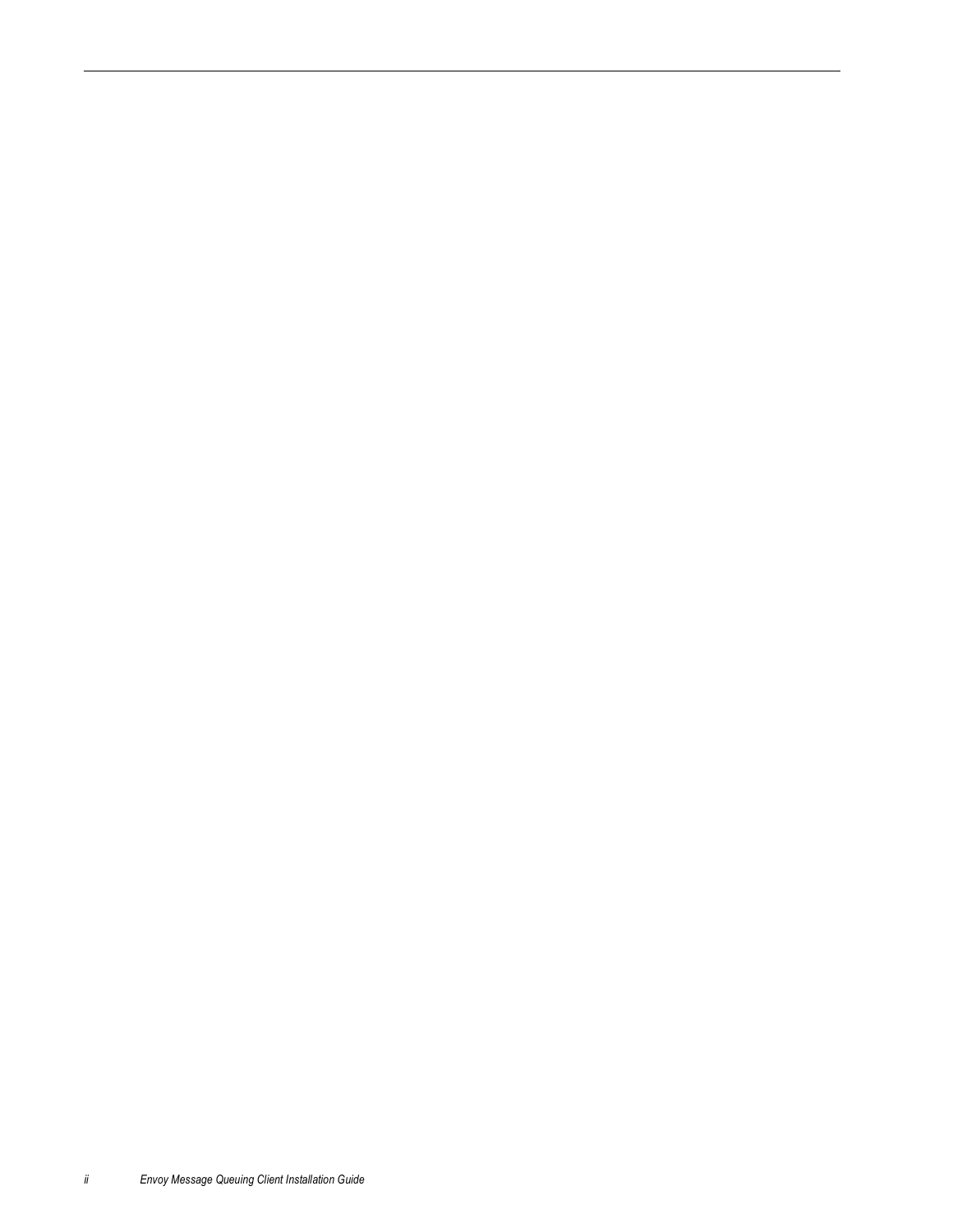<span id="page-4-0"></span>**CHAPTER**

# <span id="page-4-4"></span><span id="page-4-2"></span>**1 INSTALLATION NOTES**

# <span id="page-4-1"></span>**Client on IBM AIX**

<span id="page-4-6"></span><span id="page-4-5"></span>The Envoy Message Queuing client installation procedure involves installing a server side on Microsoft Windows NT or Windows 2000 (Envoy Message Queuing Connector) and a client side on IBM AIX (Envoy Message Queuing Client). This procedure describes only the client side installation. For instructions on how to install the server side, refer to the *Envoy Message Queuing Connector Administration Guide.*

### **Prerequisites**

- Envoy Message Queuing Connector 1.3
- IBM AIX 4.2 or higher

### **Package Contents**

<span id="page-4-3"></span>Envoy Message Queuing client for AIX is distributed in a tar file called AixEMQClient.tar.Z. The file is located in the subdirectory /Clients/Aix. The AixEMQClient.tar.Z file contains the include, lib, samples, and bin directories summarized in

| Table 1-1 | AIX package contents |  |
|-----------|----------------------|--|
|-----------|----------------------|--|

| <b>Directory</b> | <b>Description</b>                                                                                                                                                                                                                                                                                                                          |
|------------------|---------------------------------------------------------------------------------------------------------------------------------------------------------------------------------------------------------------------------------------------------------------------------------------------------------------------------------------------|
| include          | This contains Envoy Message Queuing Client for AIX SDK include files.<br>The AIX applications that you write should include the files in this subdirectory<br>using the #include directive in C or C++.                                                                                                                                     |
| lib              | This contains Envoy Message Queuing Client for AIX SDK library.<br>The AIX applications that you write should link to the libfmdgc.a library in the lib<br>directory to resolve references to the MSMQ and Envoy Message Queuing API<br>calls your AIX applications will make.                                                              |
| samples          | This contains Envoy Message Queuing Client for AIX SDK sample applications.<br>In the samples/pingpong directory, you will find the program source and make<br>files necessary to build and execute the gwping and gwpong sample<br>applications that are described in Chapter 5 of the <i>Envoy Message Queuing</i><br>Programmer's Guide. |
| bin              | This contains Envoy Message Queuing Client for AIX binary files.<br>In the bin directory, you will find fmgdccfg. The fmgdccfg utility will configure an<br>Envoy Message Queuing client. Refer to the Envoy Message Queuing<br><i>Programmer's Guide</i> for an explanation and detailed usage of this utility.                            |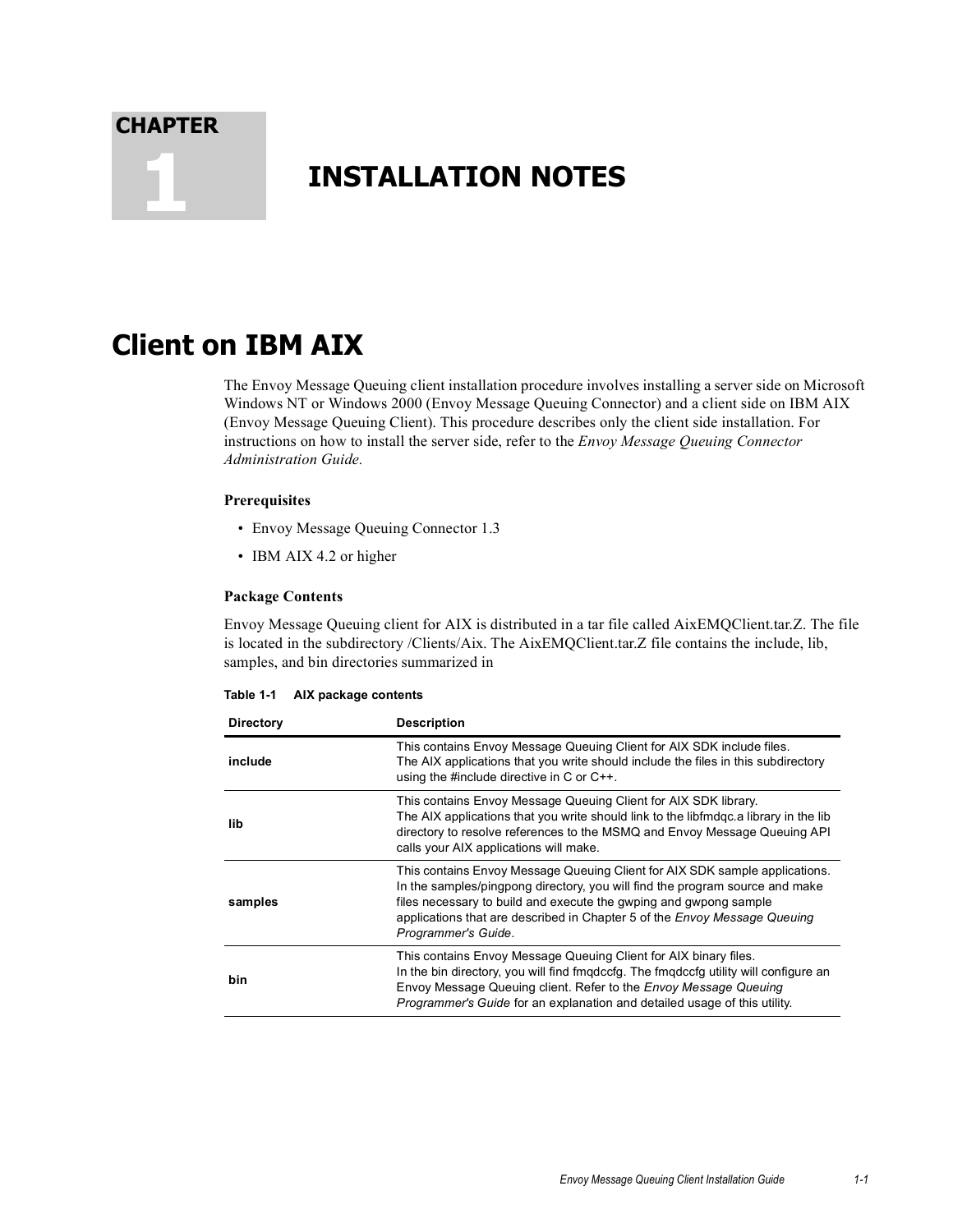To install the Envoy Message Queuing Client for AIX, FTP the AixEMQClient.tar.Z file from the /Clients/Aix directory on the NT distribution CD-ROM to your AIX system. Then, unpack the archive file into the destination where you wish to install the client. To do this, the following steps should be followed:

1. Change to the Aix Client directory on the distribution CD-ROM. Assuming your CD-ROM is in your D: drive, type:

```
D:
CD \Clients\Aix
```
2. Start FTP, then copy the archive file to your AIX system. Type:

FTP *myAIX*

where  $my$ *AIX* is the name of your AIX system. Enter your user ID and password correctly when asked to do so by FTP. Type:

**BIN** 

to tell FTP that you are transferring a binary file. Type:

```
PUT AixEMQClient.tar.Z
```
to transfer the file to AIX and confirm the transfer as needed. Type:

BYE

to exit FTP.

3. Start a TELNET or XWindows session from your workstation to your AIX system. Type:

TELNET *myAIX*

and login normally.

4. Unpack the archive that you placed on the system with FTP. Type:

```
uncompress AixEMQClient.tar.Z
tar -xvf AixEMQClient.tar
```
<span id="page-5-0"></span>to unpack the include, lib, samples, and bin directories into the FMQClient directory.

### **Installation Verification**

- 1. Change to the FMQClient/bin directory and run *fmqdccfg*. Refer to the *Envoy Message Queuing Programmer's Guide* for instructions on configuring the AIX client.
- 2. Change to the FMQClient/samples/pingpong directory, then follow the installation procedure of the *Envoy Message Queuing Programmer's Guide* to complete and test the installation.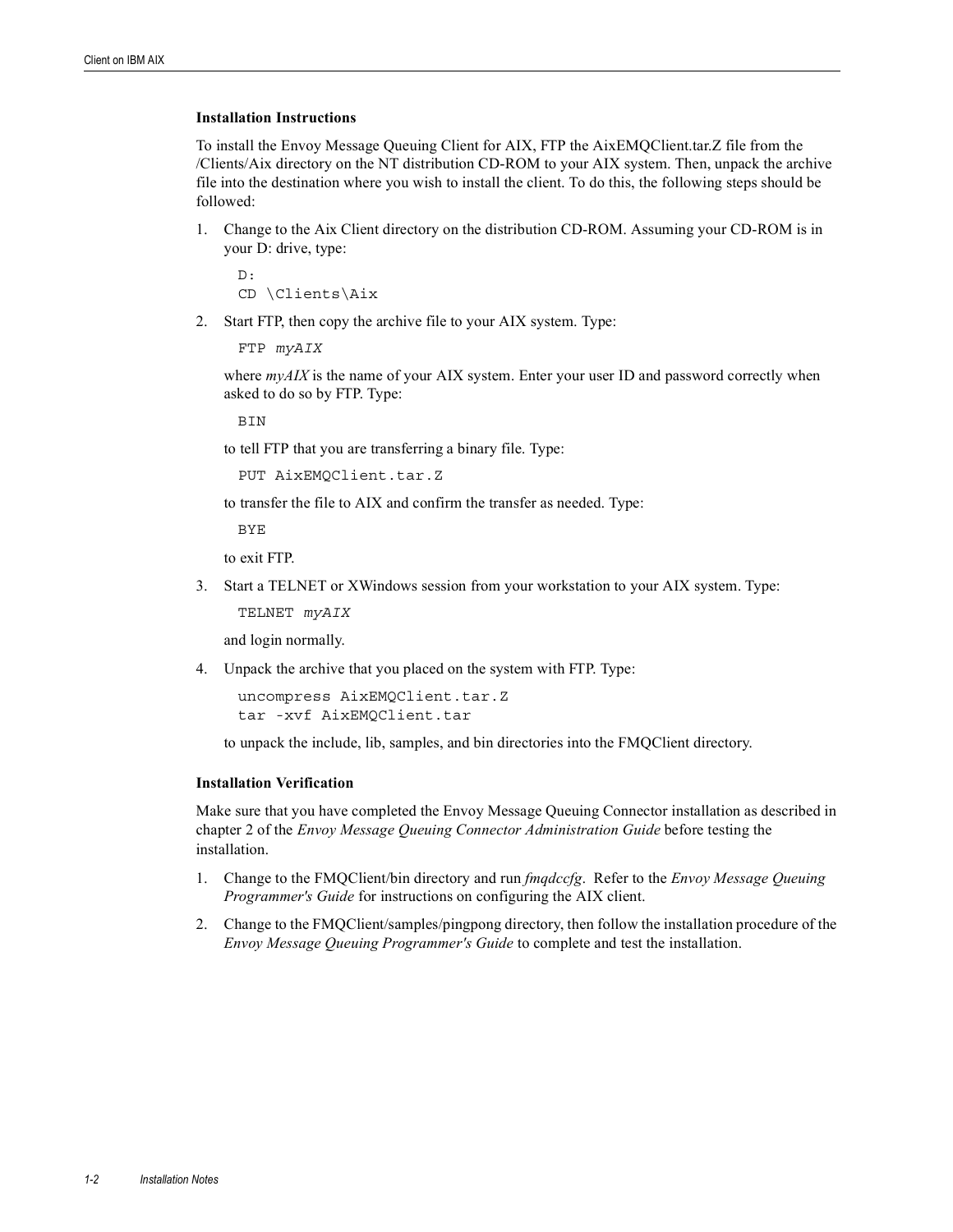# <span id="page-6-0"></span>**Client on HP-UX**

<span id="page-6-5"></span><span id="page-6-3"></span><span id="page-6-2"></span><span id="page-6-1"></span>The Envoy Message Queuing client installation procedure involves installing a server side on Microsoft Windows NT or Windows 2000 (Envoy Message Queuing Connector) and a client side on Hewlett-Packard HP-UX (Envoy Message Queuing Client). This procedure describes only the client side installation. For instructions on how to install the server side, refer to the *Envoy Message Queuing Connector Administration Guide.*

### **Prerequisites**

- <span id="page-6-4"></span>• Envoy Message Queuing Connector 1.3
- HP-UX 11.00 or higher

### **Package Contents**

Envoy Message Queuing Client for HP-UX is distributed in a tar file called HpUxEMQClient.tar.Z. The file is located in the subdirectory /Clients/HPUX. The HpUxEMQClient.tar.Z file contains the include, lib, samples, and bin directories described as follows:

| Table 1-2 |  |  | HP-UX package contents |
|-----------|--|--|------------------------|
|-----------|--|--|------------------------|

| <b>Directory</b> | <b>Description</b>                                                                                                                                                                                                                                                                                                                        |
|------------------|-------------------------------------------------------------------------------------------------------------------------------------------------------------------------------------------------------------------------------------------------------------------------------------------------------------------------------------------|
| include          | This contains Envoy Message Queuing Client for HP-UX SDK include files.<br>The HP-UX applications that you write should include the files in this<br>subdirectory using the #include directive in C or C++.                                                                                                                               |
| lib              | This contains Envoy Message Queuing Client for HP-UX SDK library.<br>The HP-UX applications that you write should link to the libfmdgc.a library in the<br>lib directory to resolve references to the MSMQ and Envoy Message Queuing<br>API calls your HP-UX applications will make.                                                      |
| samples          | This contains Envoy Message Queuing Client for HP-UX SDK sample<br>applications.<br>In the samples/pingpong directory, you will find the program source and make<br>files necessary to build and execute the gwping and gwpong sample<br>applications that are described in Chapter 5 of the Envoy Message Queuing<br>Programmer's Guide. |
| bin              | This contains Envoy Message Queuing Client for HP-UX binary files.<br>In the bin directory, you will find fmgdccfg. The fmgdccfg utility will configure an<br>Envoy Message Queuing client. Refer to the <i>Envoy Message Queuing</i><br>Programmer's Guide for an explanation and detailed usage of this utility.                        |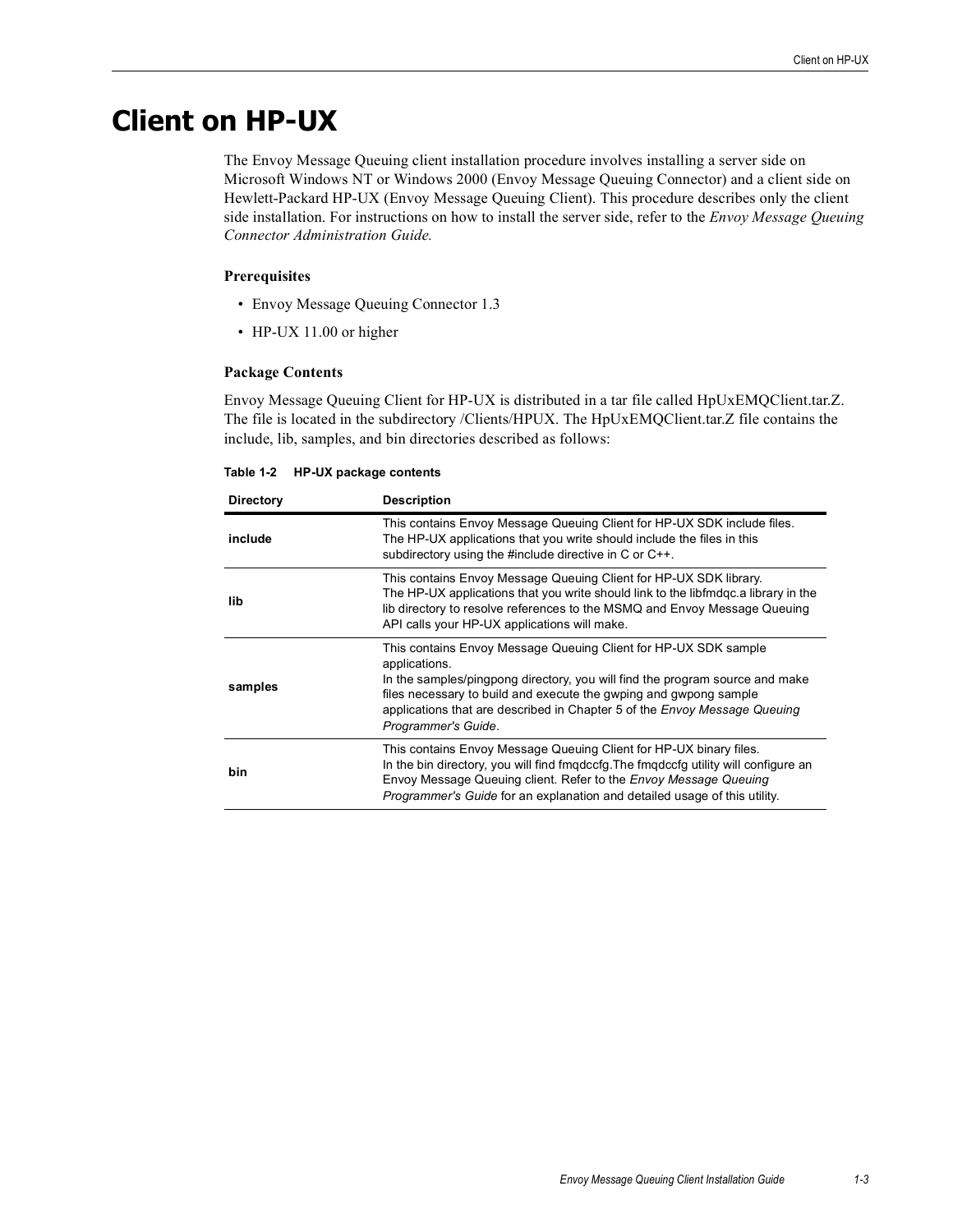To install the Envoy Message Queuing Client for HP-UX, FTP the HpUxEMQClient.tar.Z file from the /Clients/HPUX directory on the NT distribution CD-ROM to your HP-UX system. Then, unpack the archive file into the destination where you wish to install the client. To do this, the following steps should be followed:

1. Change to the HP-UX client directory on the distribution CD-ROM. Assuming your CD-ROM is in your D: drive, type:

D: CD \Clients\HPUX

2. Start FTP, then copy the archive file to your HP-UX system. Type:

FTP *myHPUX*

where  $myHPUX$  is the name of your HP-UX system. Enter your user ID and password correctly when asked to do so by FTP. Type:

**BIN** 

to tell FTP that you are transferring a binary file. Type:

PUT HpUxEMQClient.tar.Z

to transfer the file to HP-UX and confirm the transfer as needed. Type:

BYE

to exit FTP.

3. Start a TELNET or XWindows session from your workstation to your HP-UX system. Type:

TELNET *myHPUX*

and login normally.

4. Unpack the archive that you placed on the system with FTP. Type:

```
uncompress HpUxEMQClient.tar.Z
tar -xvf HpUxEMQClient.tar
```
<span id="page-7-0"></span>to unpack the include, lib, samples, and bin directories into the FMQClient directory.

### **Installation Verification**

- 1. Change to the FMQClient/bin directory and run *fmqdccfg*. Refer to the *Envoy Message Queuing Programmer's Guide* for instructions on configuring the HP-UX client.
- 2. Change to the FMQClient/samples/pingpong directory, then follow the installation procedure of the *Envoy Message Queuing Programmer's Guide* to complete and test the installation.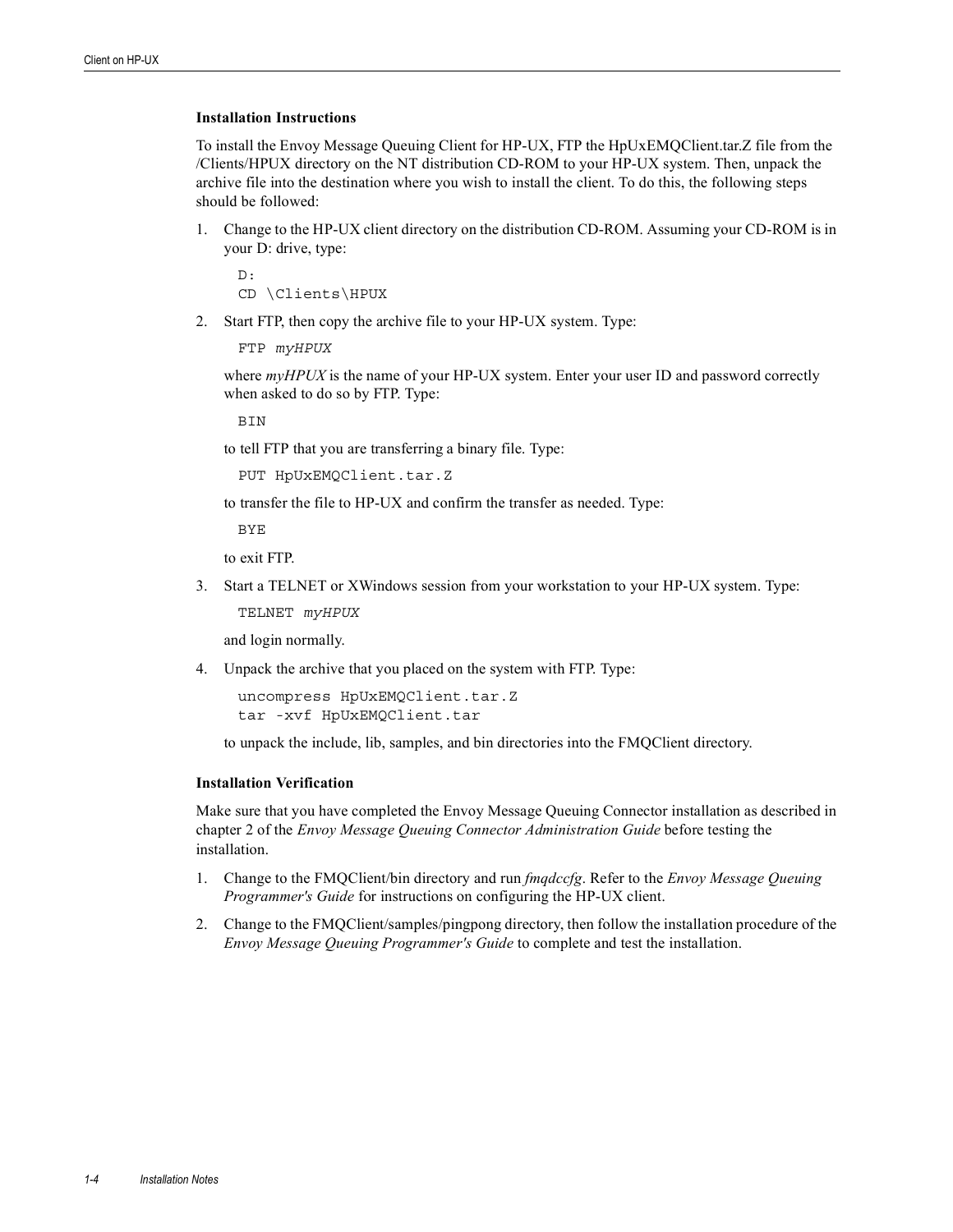# <span id="page-8-0"></span>**Client on HP e3000 MPE/iX**

<span id="page-8-3"></span><span id="page-8-2"></span><span id="page-8-1"></span>The Envoy Message Queuing client installation procedure involves installing a server side on Microsoft Windows NT or Windows 2000 (Envoy Message Queuing Connector) and a client side on Hewlett-Packard HP e3000 (Envoy Message Queuing Client). This procedure describes only the client side installation. For instructions on how to install the server side, refer to the *Envoy Message Queuing Connector Administration Guide.*

### **Prerequisites**

- Envoy Message Queuing Connector 1.3
- HP e3000 MPE/iX 5.5 or higher

### **Package Contents**

Envoy Message Queuing Client for HP e3000 is distributed in a tar file called HP3KTAR. The file is located in the subdirectory /Clients/Hp3000. The HP3KTAR file contains the include, lib, samples directory described as follows:

|  | Table 1-3 HP e3000 package contents |  |  |
|--|-------------------------------------|--|--|
|--|-------------------------------------|--|--|

| <b>Directory</b>         | <b>Description</b>                                                                                                                                                                                                                                                                                                                                                                                                                                    |
|--------------------------|-------------------------------------------------------------------------------------------------------------------------------------------------------------------------------------------------------------------------------------------------------------------------------------------------------------------------------------------------------------------------------------------------------------------------------------------------------|
| <b>FMQCLIENT</b>         | This contains Envoy Message Queuing Client for HP e3000 binary and COBOL<br>SDK files<br>In this directory you will find FMQDCCFG. The FMQDCCFG utility will configure<br>an Envoy Message Queuing Client. Refer to the Envoy Message Queuing<br>Programmer's Guide for an explanation and detailed usage of this utility. The<br>COBOL SDK consists of the Envoy Message Queuing Executable Library<br>(FMQDCXL), COBOL copybook, and COBOL samples. |
| <b>FMQCLIENT/include</b> | This contains Envoy Message Queuing Client for HP e3000 C SDK include files.<br>The HP e3000 applications that you write should include the files in this<br>subdirectory using the #include directive in C or C++.                                                                                                                                                                                                                                   |
| <b>FMQCLIENT/lib</b>     | This contains Envoy Message Queuing Client for HP e3000 C SDK library.<br>The HP e3000 applications that you write should link to the libfmdgc.a library in<br>the lib directory to resolve references to the MSMQ and Envoy Message<br>Queuing API calls your HP e3000 applications will make.                                                                                                                                                       |
| <b>FMQCLIENT/samples</b> | This contains Envoy Message Queuing Client for HP e3000 C SDK sample<br>applications.<br>In the samples/pingpong directory, you will find the program source and make<br>files necessary to build and execute the gwping and gwpong sample<br>applications that are described in Chapter 5 of the Envoy Message Queuing<br>Programmer's Guide.                                                                                                        |
| <b>FMQCLIENT/COBOL</b>   | This contains Envoy Message Queuing Client for HP e3000 COBOL SDK.<br>This directory contains sample COBOL programs and COBOL copybooks.                                                                                                                                                                                                                                                                                                              |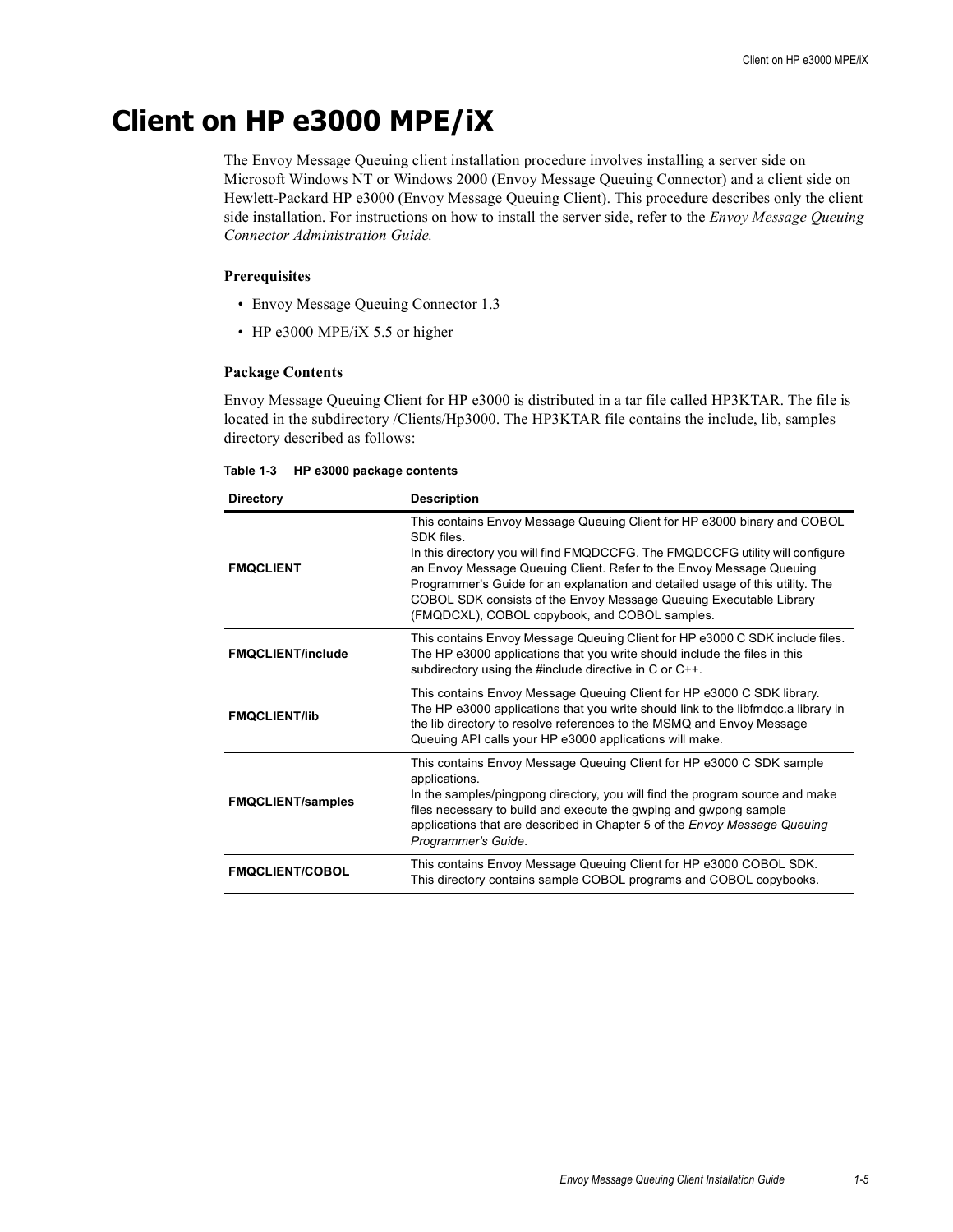To install the Envoy Message Queuing Client for HP e3000, FTP the HP3KTAR file from the /Clients/Hp3000 directory on the NT distribution CD-ROM to your HP e3000 system. Then, unpack the archive file into the destination where you wish to install the client. To do this, the following steps should be followed:

1. Change to the HP e3000 client directory on the distribution CD-ROM. Assuming your CD-ROM is in your D: drive, type:

```
D:
CD \Clients\Hp3000
```
2. Start FTP, then copy the archive file to your HP e3000 system. Type:

```
FTP myHP3000
```
where  $myHP3000$  is the name of your HP e3000 system. Enter your user ID and password correctly when asked to do so by FTP. Type:

**BIN** 

to tell FTP that you are transferring a binary file. Type:

PUT HP3KTAR

to transfer the file to the HP e3000 and confirm the transfer as needed. Type:

BYE

to exit FTP.

3. Start a TELNET or XWindows session from your workstation to your HP e3000 system. Type:

TELNET *myHP3000*

and login normally.

4. Unpack the archive that you placed on the system with FTP. Type:

```
RUN TAR.HPBIN.SYS;INFO="-xvf HP3KTAR"
```
to unpack the include, lib, samples, and bin directories into the FMQClient directory. Note that the -xvf must be in lower case (and remember that UNIX commands are case sensitive).

### **Installation Verification**

1. Change to the FMQClient/bin directory and run *fmqdccfg*. Refer to the *Envoy Message Queuing Programmer's Guide* and *Envoy Message Queuing Client for HP e3000 Guide* for instructions on configuring the HP e3000 client. Here is an example of how to invoke the FMQDCCFG if FMQCLIENT is installed to /SYS/PUB:

RUN /SYS/PUB/FMQCLIENT/FMQDCCFG;INFO="-L"

2. Change to the FMQClient/samples/pingpong directory and run PINGPONG samples, then follow the installation procedure of the *Envoy Message Queuing Programmer's Guide* to complete and test the installation. Here is an example of how to run GWPONG if FMQCLIENT is installed to /SYS/PUB:

RUN /SYS/PUB/FMQCLIENT/GWPONG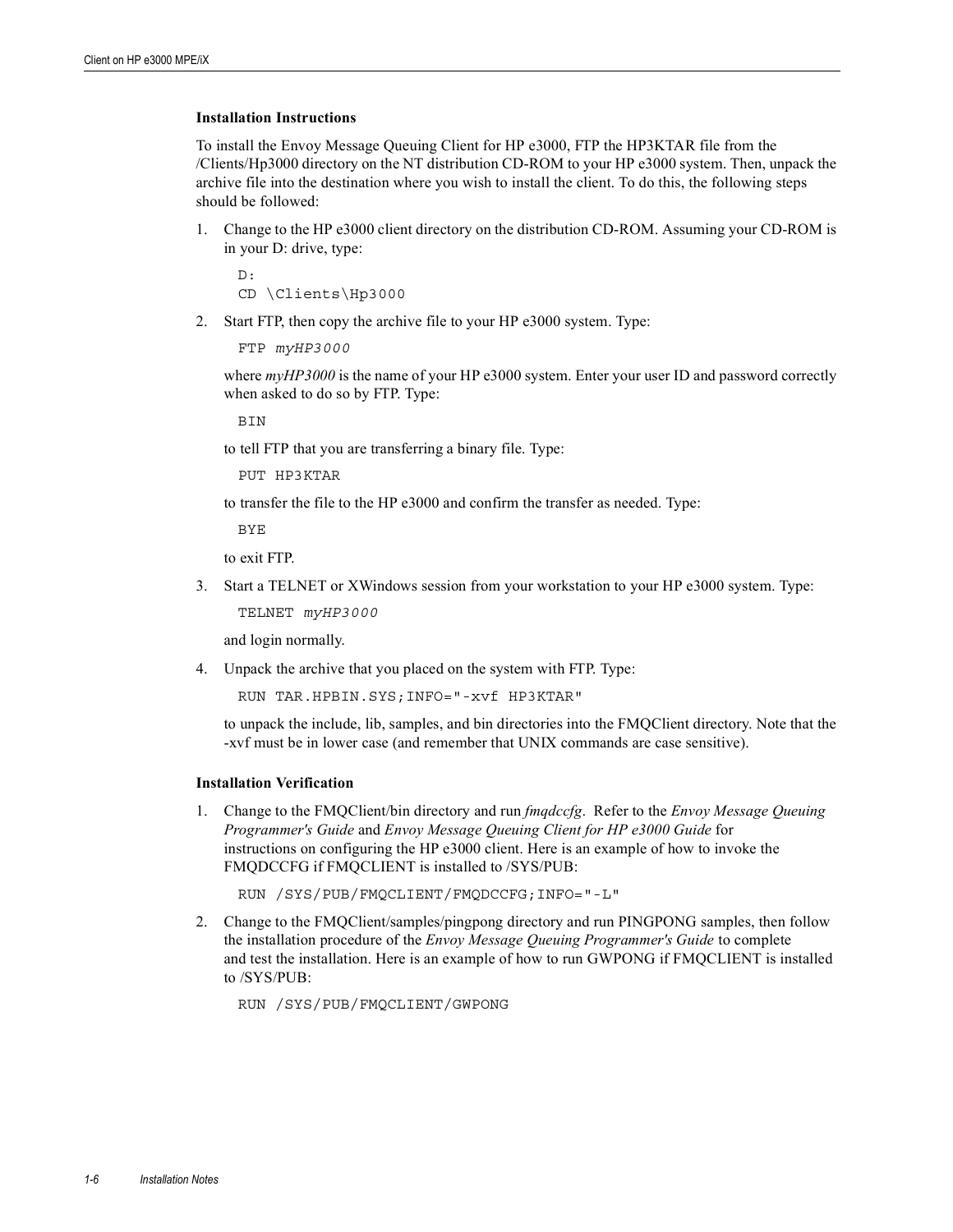### **Platform Notes**

Differences in the HP e3000 Envoy Message Queuing client from the typical UNIX client are outlined here. The behavior of the HP e3000 client follows the *Envoy Message Queuing Programmer's Guide* except as noted here. For further information, refer to the *Envoy Message Queuing Client for HP e3000* documentation.

### **Environment Variables**

To set an environment variable from MPE/iX use the following command:

```
SETVAR FMQROOT "/SYS/PUB"
```
<span id="page-10-3"></span>On MPE/iX, path names must use the HFS absolute path name as in "/SYS/PUB". The trailing '/' is optional.

### **Directory Names**

In the *Envoy Message Queuing Programmer's Guide* there are references to the following directory names, "bin", "log", "log/user". Due to the flat nature of the MPE/iX file system, these directories are not used and all files that would normally reside in them will be placed in the directory as specified by the FMQROOT environment variable.

### **File Names**

File names on HP e3000 MPE/iX are limited to eight characters and there are no extensions. In addition files by default are capitalized. The following files have been renamed.

- message table file *msg.tbl* is referred to as "MSGTBL"
- environment file *fmq.env* is referred to as "FMQENV"
- system log file *fmqsys.log* is referred to as "FMQSYSLG"
- <span id="page-10-1"></span>• user logs in the form of  $dc$  <pid>.log are referred to as "dc <pid>LG"

### **GWPing and GWPong Samples**

<span id="page-10-0"></span>The typical code for GWPing and GWPong was modified. The XCONTRAP handling has been added to these samples to allow for CONTROL-Y to terminate these applications. This handling was not added to the Envoy Message Queuing client library and is the responsibility of the programmer to add their own console trap handler.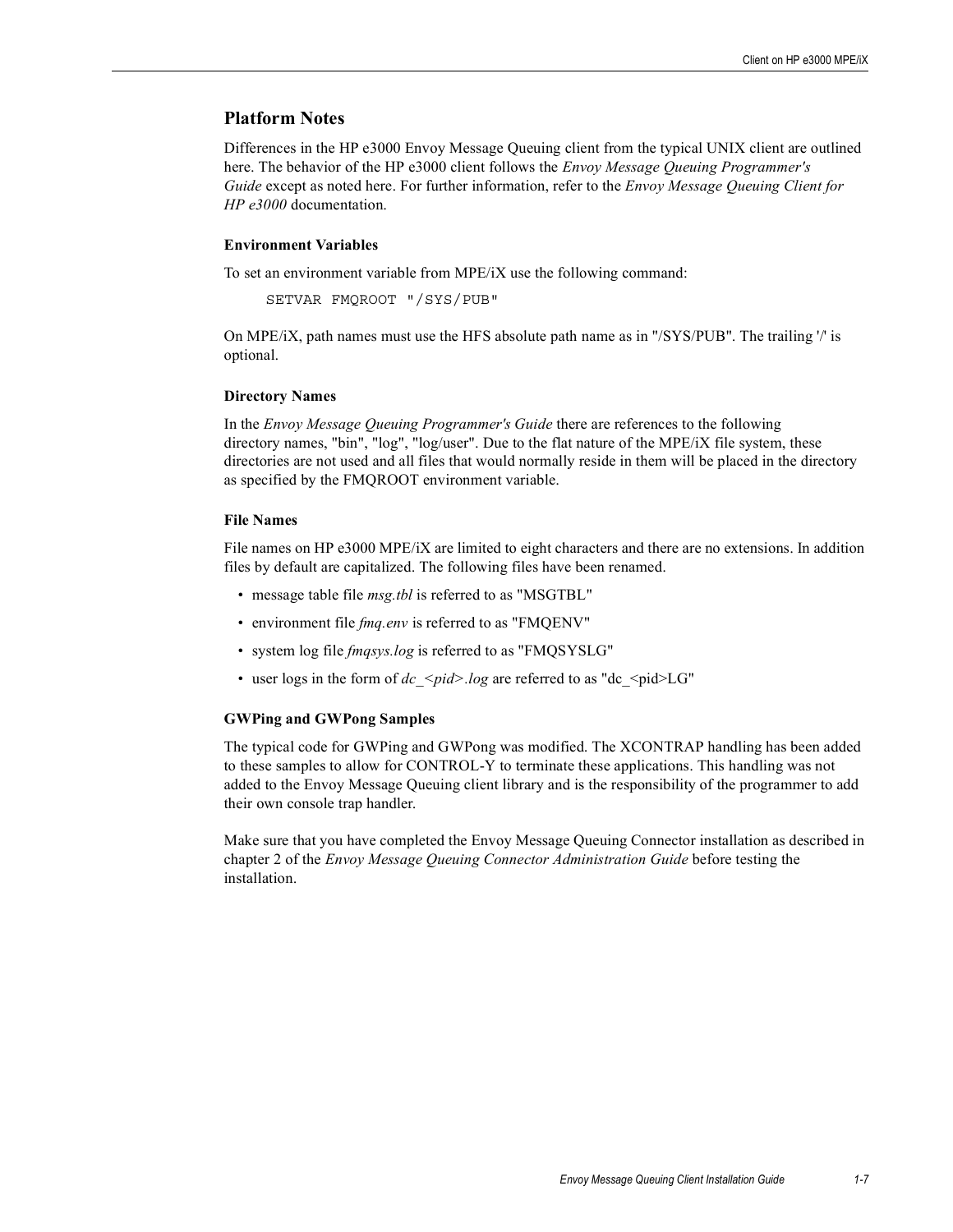# <span id="page-11-0"></span>**Client on DEC VMS**

<span id="page-11-5"></span><span id="page-11-4"></span><span id="page-11-1"></span>The Envoy Message Queuing client installation procedure involves installing a server side on Microsoft Windows NT or Windows 2000 (Envoy Message Queuing Connector) and a client side on Compaq Alpha or VAX VMS (Envoy Message Queuing Client). This procedure describes only the client side installation. For instructions on how to install the server side, refer to the *Envoy Message Queuing Connector Administration Guide.* 

### **Prerequisites**

- Envoy Message Queuing Connector 1.3
- <span id="page-11-3"></span>• Microsoft Windows system with a CD-ROM drive and FTP connection to the VMS site
- DEC TCP/IP or MultiNet for the VMS site to provide TCP/IP transport

The Envoy Message Queuing client for VMS library has been developed and tested in the following configuration:

<span id="page-11-7"></span><span id="page-11-6"></span><span id="page-11-2"></span>

|               | Alpha            | VAX              |
|---------------|------------------|------------------|
| <b>OS</b>     | OpenVMS 6.2      | OpenVMS 6.2      |
| Compiler      | DECC 5.0 (cc050) | DECC 5.0 (cc050) |
| <b>TCP/IP</b> | DEC TCP/IP       | DEC TCP/IP       |

### **Installation Instructions**

- 1. Create a target directory.
- 2. Use FTP with Binary image to copy the installation save-set EMQ013.A (either VAX or Alpha) into a temporary directory on your machine.
- 3. Set Default to the created target directory.
- 4. Execute the following command in the directory containing the installation save-set.

```
set file/attributes=lrl:9216 EMQ013.A
```
5. Invoke the install procedure to create the target directory tree and populate it from files in the source directory.

@sys\$update:vmsinstal fmq <installation directory>

The install procedure creates the product directories and puts the product files in place. The following directory structure is created:

```
[.bin]
          fmqdccfg.exe
          fmqver.exe
          gwping.exe
          gwpong.exe
 [.include]
          mq.h
          wintype.h
          ostypes.h
          fmqpubd.h
 [.lib]
          fmqdc.olb
 [.samples]
          [.pingpong]
                   makefile.
                   gwping.c
                   gwpong.c
```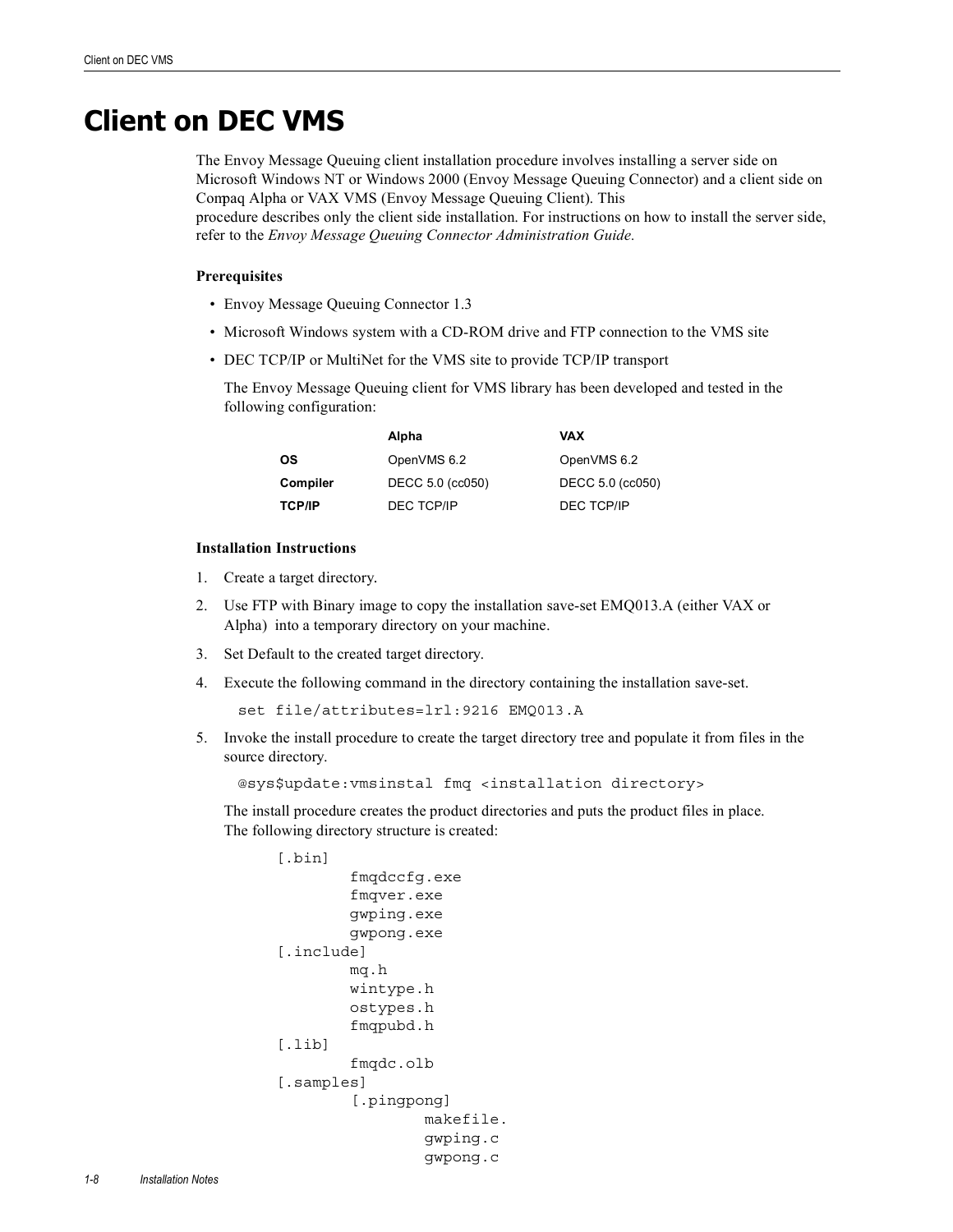- 6. Run the command procedure fmqlogin.com to setup the logical name FMQROOT and symbols that allow you to run Envoy Message Queuing utilities and samples.
- 7. Configure the Envoy Message Queuing client by running the configuration program fmqdccfg. Refer to the *Envoy Message Queuing Programmer's Guide* for instructions on configuring the client.

### **Setting the Environment**

In order to use Envoy Message Queuing client applications you should set the required environment. You do this by running fmqlogin.com.

### <span id="page-12-0"></span>**Installation Verification**

Make sure that you have completed the Envoy Message Queuing Connector installation as described in chapter 2 of the *Envoy Message Queuing Connector Administration Guide* before testing the installation.

To verify your installation we recommend that you take the time to run the sample ping-pong programs supplied with the product. The sample ping and pong programs can be run as follows:

<span id="page-12-1"></span>On one DEC Term:

\$ GWPong

On another DEC Term:

\$ GWPing -n 10

Refer to the *Envoy Message Queuing Programmer's Guide* for instructions on using gwping and gwpong.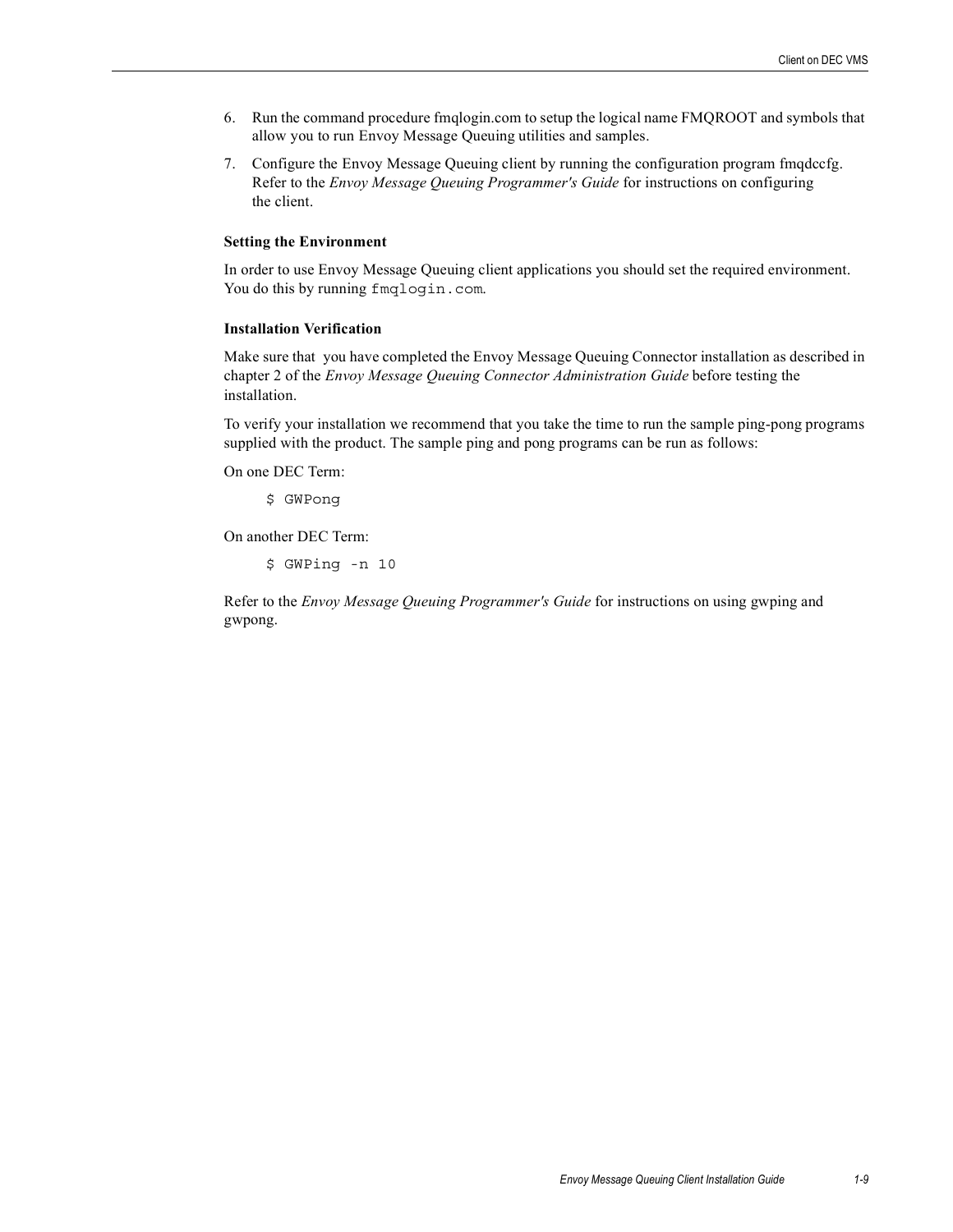# <span id="page-13-0"></span>**Client on Sun Solaris**

<span id="page-13-3"></span><span id="page-13-2"></span><span id="page-13-1"></span>The Envoy Message Queuing client installation procedure involves installing a server side on Microsoft Windows NT or Windows 2000 (Envoy Message Queuing Connector) and a client side on Sun Microsystems Solaris (Envoy Message Queuing Client). This procedure describes only the client side installation. For instructions on how to install the server side, refer to the *Envoy Message Queuing Connector Administration Guide.*

### **Prerequisites**

- Envoy Message Queuing Connector 1.3
- Sun Microsystems Solaris 2.5 or higher

### **Package Contents**

Envoy Message Queuing Client for Sun Solaris is distributed in a tar file called SolarisEMQClient.tar.Z. The file is located in the subdirectory /Clients/Solaris. The SolarisEMQClient.tar.Z file contains the include, lib, samples, and bin directories described as follows:

**Table 1-4 Solaris package contents**

| <b>Directory</b> | <b>Description</b>                                                                                                                                                                                                                                                                                                                          |
|------------------|---------------------------------------------------------------------------------------------------------------------------------------------------------------------------------------------------------------------------------------------------------------------------------------------------------------------------------------------|
| include          | This contains Envoy Message Queuing Client for Solaris SDK include files.<br>The Solaris applications that you write should include the files in this<br>subdirectory using the #include directive in C or C++.                                                                                                                             |
| lib              | This contains Envoy Message Queuing Client for Solaris SDK library.<br>The Solaris applications that you write should link to the libfmdgc.a library in the<br>lib directory to resolve references to the MSMQ and Envoy Message Queuing<br>API calls your Solaris applications will make.                                                  |
| samples          | This contains Envoy Message Queuing Client for Solaris SDK sample<br>applications.<br>In the samples/pingpong directory, you will find the program source and make<br>files necessary to build and execute the gwping and gwpong sample<br>applications that are described in Chapter 5 of the Envoy Message Queuing<br>Programmer's Guide. |
| bin              | This contains Envoy Message Queuing Client for Solaris binary files.<br>In the bin directory, you will find fmgdccfg. The fmgdccfg utility will configure an<br>Envoy Message Queuing client. Refer to the <i>Envoy Message Queuing</i><br><i>Programmer's Guide</i> for an explanation and detailed usage of this utility.                 |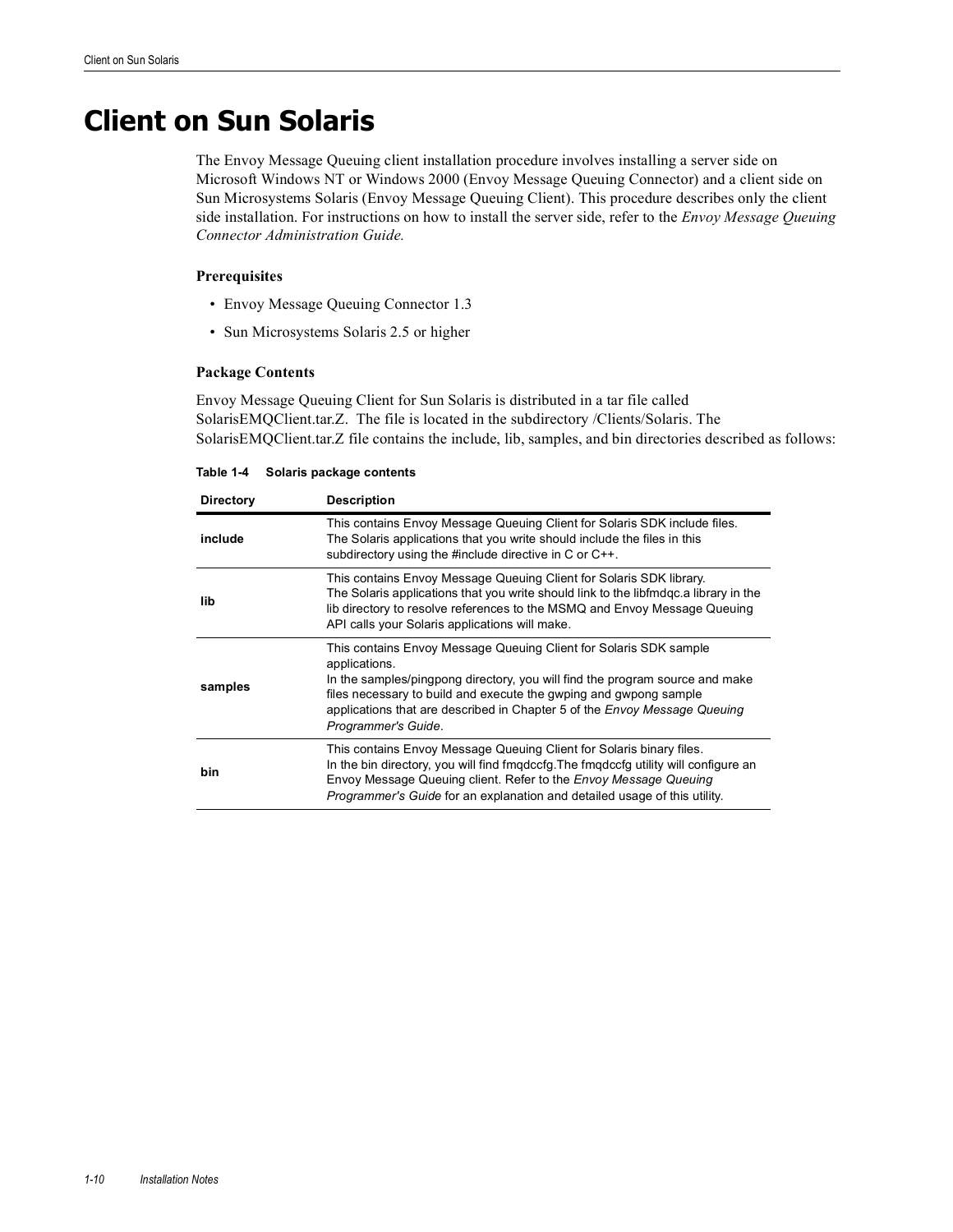To install the Envoy Message Queuing Client for Solaris, FTP the SolarisEMQClient.tar.Z file from the /Clients/Solaris directory on the NT distribution CD-ROM to your Solaris system. Then, unpack the archive file into the destination where you wish to install the client. To do this, the following steps should be followed:

1. Change to the Solaris client directory on the distribution CD-ROM. Assuming your CD-ROM is in your D: drive, type:

```
D:
CD \Clients\Solaris
```
2. Start FTP, then copy the archive file to your Solaris system. Type:

```
FTP mySolaris
```
where *mySolaris* is the name of your Solaris system. Enter your user ID and password correctly when asked to do so by FTP. Type:

**BIN** 

to tell FTP that you are transferring a binary file. Type:

```
PUT SolarisEMQClient.tar.Z
```
to transfer the file to Solaris and confirm the transfer as needed. Type:

BYE

to exit FTP.

3. Start a TELNET or XWindows session from your workstation to your Solaris system. Type:

TELNET *mySolaris*

and login normally.

4. Unpack the archive that you placed on the system with FTP. Type:

```
uncompress SolarisEMQClient.tar.Z
tar -xvf SolarisEMQClient.tar
```
<span id="page-14-0"></span>to unpack the include, lib, samples, and bin directories into the FMQClient directory.

### **Installation Verification**

- 1. Change to the FMQClient/bin directory and run *fmqdccfg*. Refer to the *Envoy Message Queuing Programmer's Guide* for instructions on configuring the Solaris client.
- 2. Change to the FMQClient/samples/pingpong directory, then follow the installation procedure of the *Envoy Message Queuing Programmer's Guide* to complete and test the installation.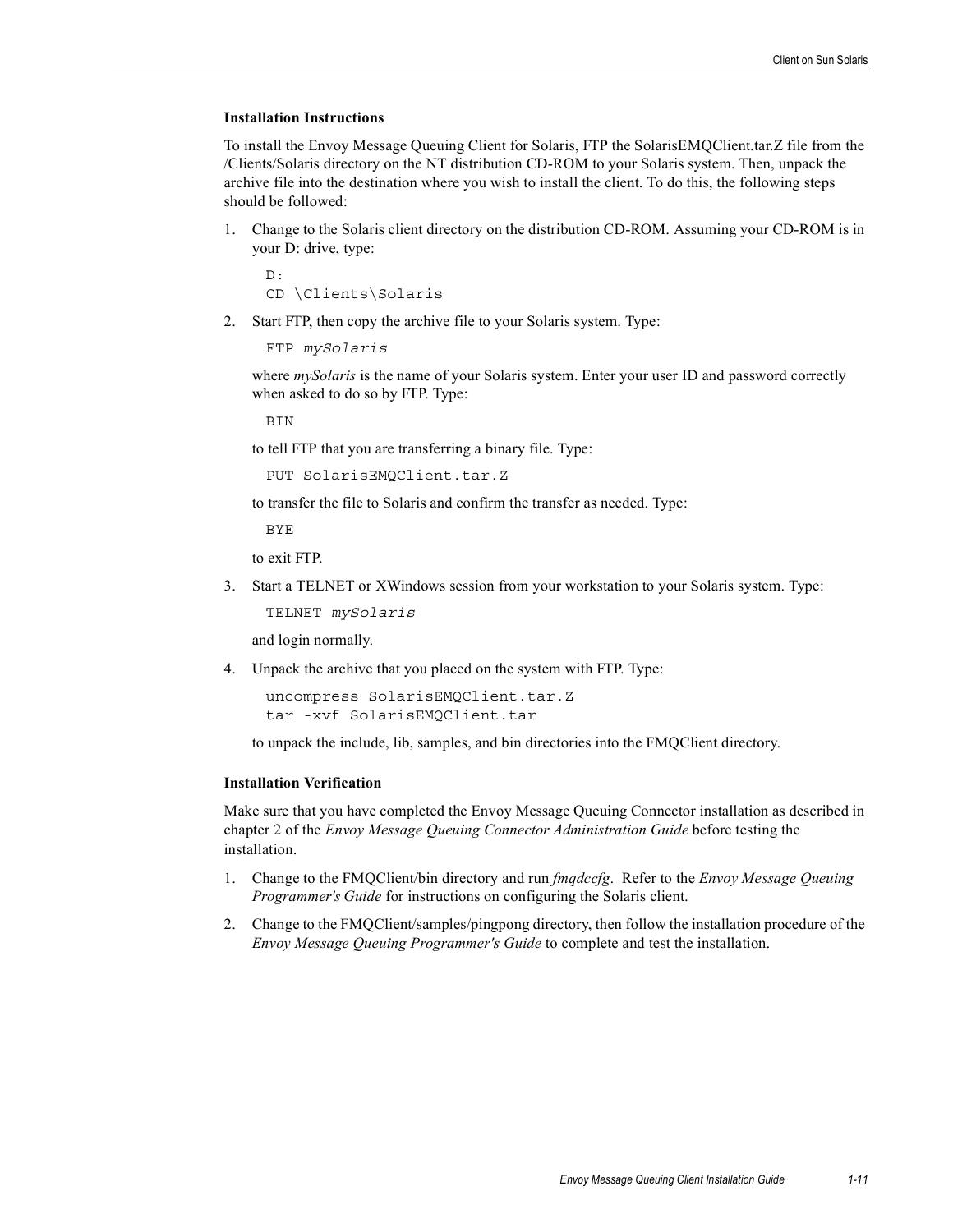# <span id="page-15-0"></span>**Client on Linux**

<span id="page-15-3"></span><span id="page-15-2"></span><span id="page-15-1"></span>The Envoy Message Queuing client installation procedure involves installing a server side on Microsoft Windows NT or Windows 2000 (Envoy Message Queuing Connector) and a client side on Linux (Envoy Message Queuing Client). This procedure describes only the client side installation, for instructions on how to install the server side, refer to the *Envoy Message Queuing Connector Administration Guide.*

### **Prerequisites**

- Envoy Message Queuing Connector 1.3
- <span id="page-15-4"></span>• Linux 2.0.3 or higher

### **Package Contents**

Envoy Message Queuing Client for Linux is distributed in a tar file called LinuxEMQClient.tar.Z. The file is located in the subdirectory /Clients/Linux. The LinuxEMQClient.tar.Z file contains the include, lib, samples, and bin directories described as follows:

**Table 1-5 Linux package contents**

| <b>Directory</b> | <b>Description</b>                                                                                                                                                                                                                                                                                                                        |
|------------------|-------------------------------------------------------------------------------------------------------------------------------------------------------------------------------------------------------------------------------------------------------------------------------------------------------------------------------------------|
| include          | This contains Envoy Message Queuing Client for Linux SDK include files.<br>The Linux applications that you write should include the files in this subdirectory<br>using the #include directive in $C$ or $C++$ .                                                                                                                          |
| lib              | This contains Envoy Message Queuing Client for Linux SDK library.<br>The Linux applications that you write should link to the libfmdgc.a library in the<br>lib directory to resolve references to the MSMQ and Envoy Message Queuing<br>API calls your Linux applications will make.                                                      |
| samples          | This contains Envoy Message Queuing Client for Linux SDK sample<br>applications.<br>In the samples/pingpong directory, you will find the program source and make<br>files necessary to build and execute the gwping and gwpong sample<br>applications that are described in Chapter 5 of the Envoy Message Queuing<br>Programmer's Guide. |
| bin              | This contains Envoy Message Queuing Client for Linux binary files.<br>In the bin directory, you will find fmgdccfg. The fmgdccfg utility will configure an<br>Envoy Message Queuing client. Refer to the <i>Envoy Message Queuing</i><br><i>Programmer's Guide</i> for an explanation and detailed usage of this utility.                 |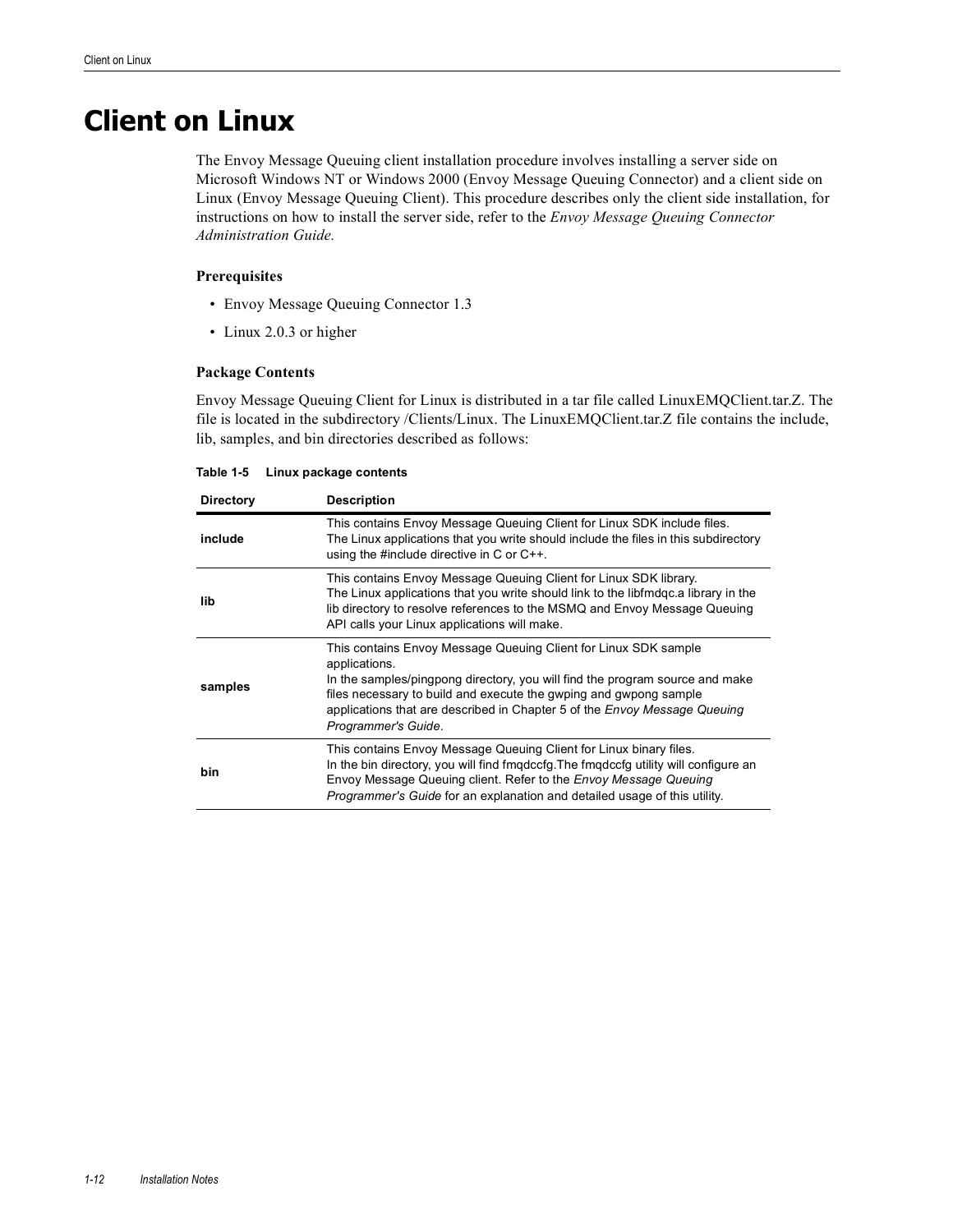To install the Envoy Message Queuing Client for Linux, FTP the LinuxEMQClient.tar.Z file from the /Clients/Linux directory on the NT distribution CD-ROM to your Linux system. Then, unpack the archive file into the destination where you wish to install the client. To do this, the following steps should be followed:

1. Change to the Linux client directory on the distribution CD-ROM. Assuming your CD-ROM is in your D: drive, type:

```
D:
CD \Clients\Linux
```
2. Start FTP, then copy the archive file to your Linux system. Type:

```
FTP myLinux
```
where *myLinux* is the name of your Linux system. Enter your user ID and password correctly when asked to do so by FTP. Type:

**BIN** 

to tell FTP that you are transferring a binary file. Type:

```
PUT LinuxEMQClient.tar.Z
```
to transfer the file to Linux and confirm the transfer as needed. Type:

BYE

to exit FTP.

3. Start a TELNET or XWindows session from your workstation to your Linux system. Type:

TELNET *myLinux*

and login normally.

4. Unpack the archive that you placed on the system with FTP. Type:

```
uncompress LinuxEMQClient.tar.Z
tar -xvf LinuxEMQClient.tar
```
<span id="page-16-0"></span>to unpack the include, lib, samples, and bin directories into the FMQClient directory.

### **Installation Verification**

- 1. Change to the FMQClient/bin directory and run *fmqdccfg*. Refer to the *Envoy Message Queuing Programmer's Guide* for instructions on configuring the Linux client.
- 2. Change to the FMQClient/samples/pingpong directory, then follow the installation procedure of the *Envoy Message Queuing Programmer's Guide* to complete and test the installation.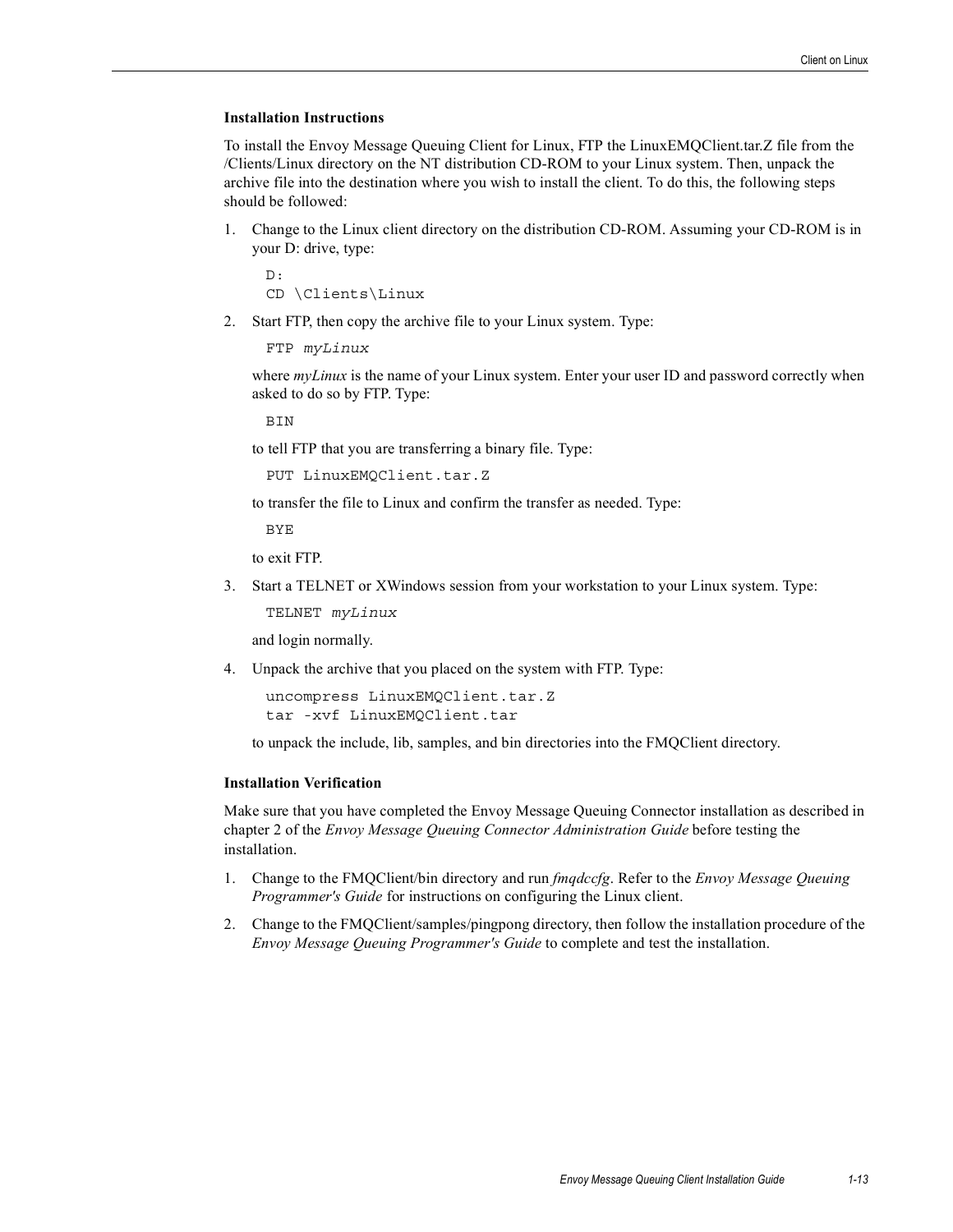# <span id="page-17-0"></span>**Client on SCO-UNIX**

<span id="page-17-3"></span><span id="page-17-2"></span><span id="page-17-1"></span>The Envoy Message Queuing client installation procedure involves installing a server side on Microsoft Windows NT or Windows 2000 (Envoy Message Queuing Connector) and a client side on Caldera SCO Open Server (Envoy Message Queuing Client). This procedure describes only the client side installation. For instructions on how to install the server side, refer to the *Envoy Message Queuing Connector Administration Guide.*

### **Prerequisites**

- Envoy Message Queuing Connector 1.3
- Caldera SCO Open Server release 5.x or higher

### **Package Contents**

Envoy Message Queuing Client for SCO-UNIX is distributed in a tar file called ScoEMQClient.tar.Z. The file is located in the subdirectory /Clients/SCO. The ScoEMQClient.tar.Z file contains the include, lib, samples, and bin directories described as follows:

| Table 1-6 | <b>SCO-UNIX package contents</b> |  |  |
|-----------|----------------------------------|--|--|
|-----------|----------------------------------|--|--|

| <b>Directory</b> | <b>Description</b>                                                                                                                                                                                                                                                                                                                                  |
|------------------|-----------------------------------------------------------------------------------------------------------------------------------------------------------------------------------------------------------------------------------------------------------------------------------------------------------------------------------------------------|
| include          | This contains Envoy Message Queuing Client for SCO-UNIX SDK include files.<br>The SCO-UNIX applications that you write should include the files in this<br>subdirectory using the #include directive in C or C++.                                                                                                                                   |
| lib              | This contains Envoy Message Queuing Client for SCO-UNIX SDK library.<br>The SCO-UNIX applications that you write should link to the libfmdgc.a library in<br>the lib directory to resolve references to the MSMQ and Envoy Message<br>Queuing API calls your SCO-UNIX applications will make.                                                       |
| samples          | This contains Envoy Message Queuing Client for SCO-UNIX SDK sample<br>applications.<br>In the samples/pingpong directory, you will find the program source and make<br>files necessary to build and execute the gwping and gwpong sample<br>applications that are described in Chapter 5 of the <i>Envoy Message Queuing</i><br>Programmer's Guide. |
| bin              | This contains Envoy Message Queuing Client for SCO-UNIX binary files.<br>In the bin directory, you will find fmgdccfg. The fmgdccfg utility will configure an<br>Envoy Message Queuing client. Refer to the <i>Envoy Message Queuing</i><br><i>Programmer's Guide</i> for an explanation and detailed usage of this utility.                        |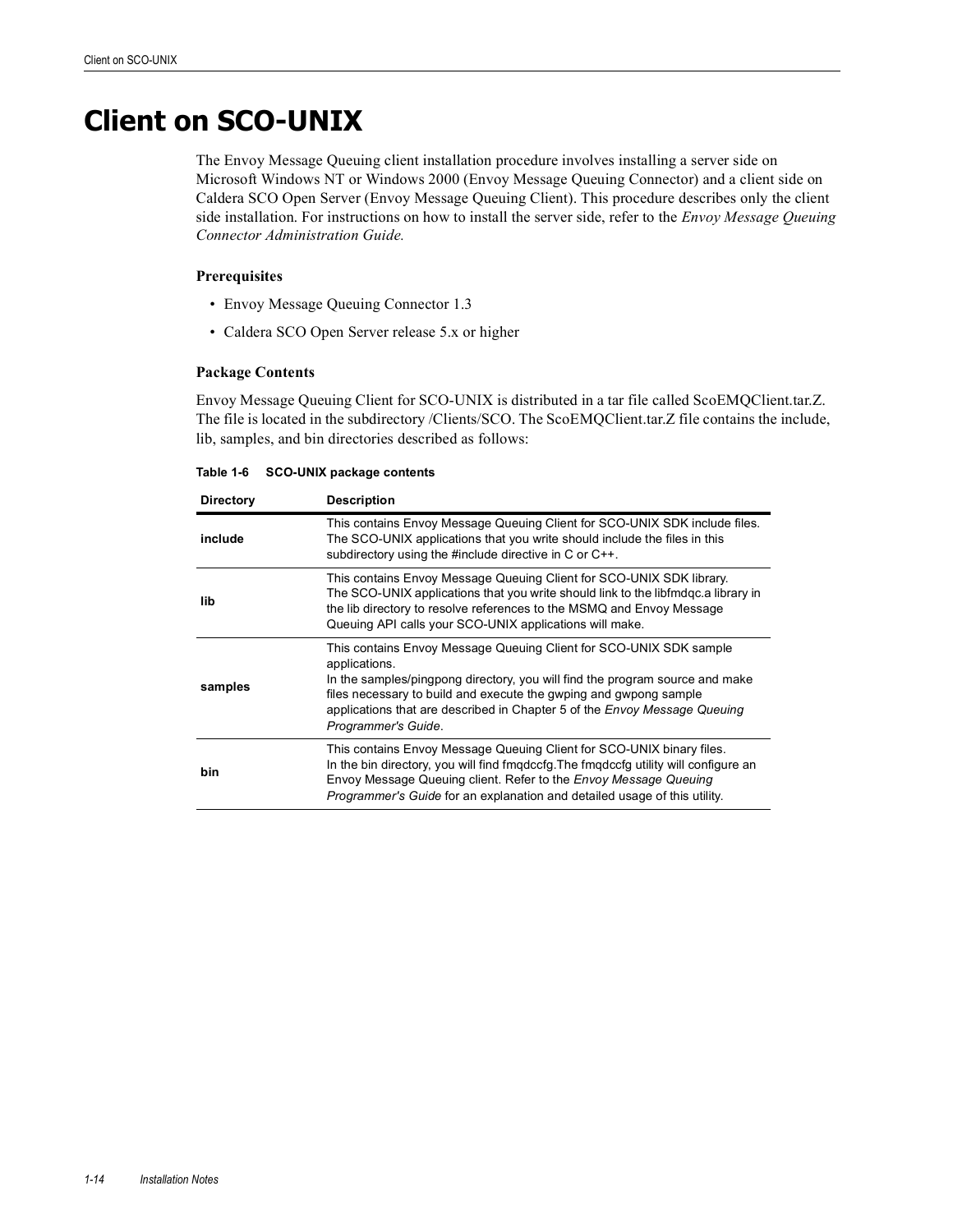To install the Envoy Message Queuing Client for SCO-UNIX, FTP the ScoEMQClient.tar.Z file from the /Clients/SCO directory on the NT distribution CD-ROM to your SCO-UNIX system. Then, unpack the archive file into the destination where you wish to install the client. To do this, the following steps should be followed:

1. Change to the SCO client directory on the distribution CD-ROM. Assuming your CD-ROM is in your D: drive, type:

```
D:
CD \Clients\SCO
```
2. Start FTP, then copy the archive file to your SCO-UNIX system. Type:

```
FTP mySCO
```
where  $m\text{y}SCO$  is the name of your SCO-UNIX system. Enter your user ID and password correctly when asked to do so by FTP. Type:

**BIN** 

to tell FTP that you are transferring a binary file. Type:

```
PUT ScoEMQClient.tar.Z
```
to transfer the file to SCO-UNIX and confirm the transfer as needed. Type:

BYE

to exit FTP.

3. Start a TELNET or XWindows session from your workstation to your SCO-UNIX system. Type:

TELNET *mySCO*

and login normally.

4. Unpack the archive that you placed on the system with FTP. Type:

```
uncompress ScoEMQClient.tar.Z
tar -xvf ScoEMQClient.tar
```
<span id="page-18-0"></span>to unpack the include, lib, samples, and bin directories into the FMQClient directory.

### **Installation Verification**

- 1. Change to the FMQClient/bin directory and run *fmqdccfg*. Refer to the *Envoy Message Queuing Programmer's Guide* for instructions on configuring the SCO-UNIX client.
- 2. Change to the FMQClient/samples/pingpong directory, then follow the installation procedure of the *Envoy Message Queuing Programmer's Guide* to complete and test the installation.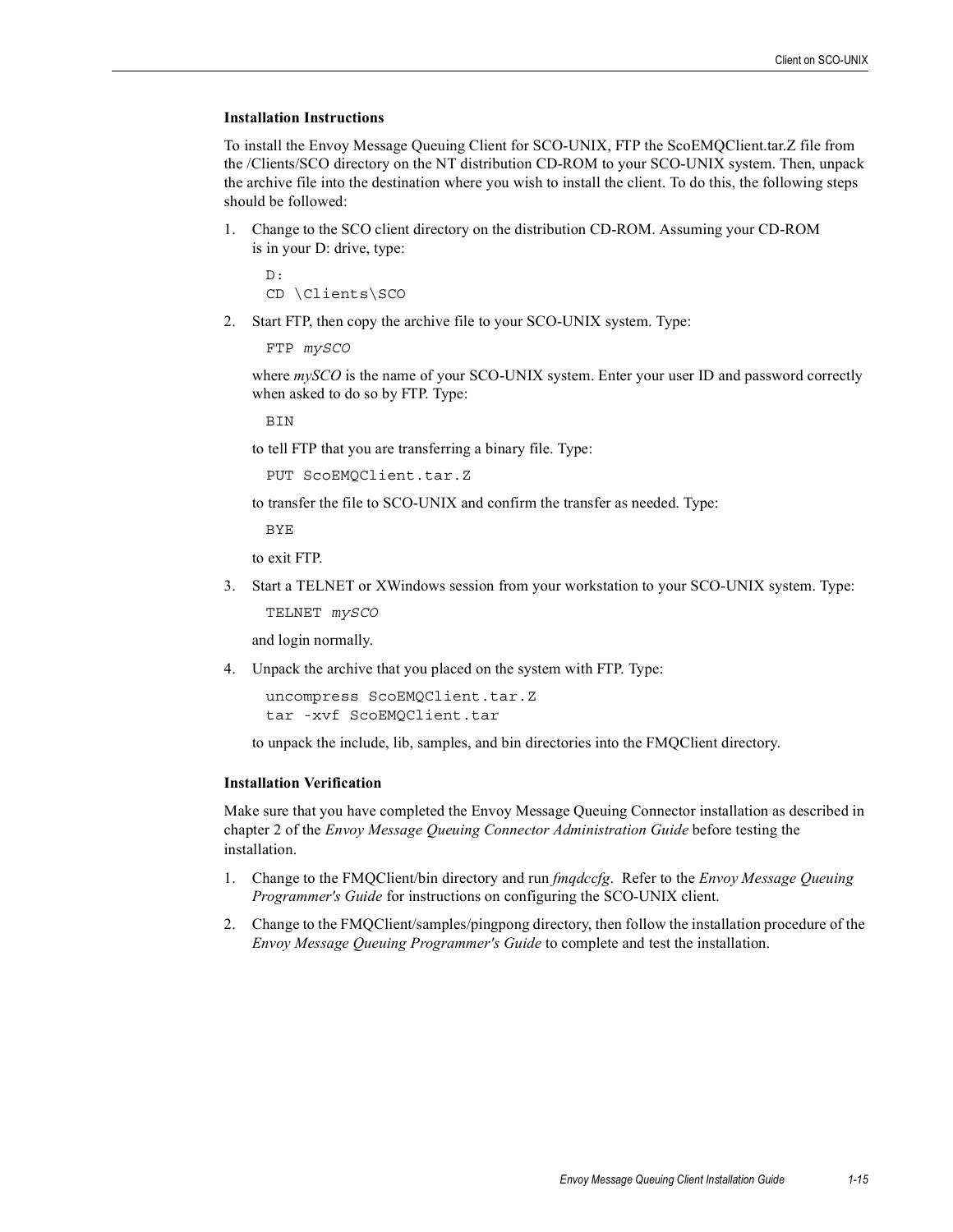# <span id="page-19-0"></span>**Client on Tru64 UNIX**

<span id="page-19-3"></span><span id="page-19-2"></span><span id="page-19-1"></span>The Envoy Message Queuing client installation procedure involves installing a server side on Microsoft Windows NT or Windows 2000 (Envoy Message Queuing Connector) and a client side on Compaq Tru64 UNIX (Envoy Message Queuing Client). This procedure describes only the client side installation. For instructions on how to install the server side, refer to the *Envoy Message Queuing Connector Administration Guide.*

### **Prerequisites**

- Envoy Message Queuing Connector 1.3
- Compaq Tru64 UNIX release 5.x or higher

### **Package Contents**

Envoy Message Queuing Client for Tru64 UNIX is distributed in a tar file called Tru64EMQClient.tar.Z. The file is located in the subdirectory /Clients/Tru64. The Tru64EMQClient.tar.Z file contains the include, lib, samples, and bin directories described as follows:

**Table 1-7 Tru64 UNIX package contents**

| <b>Directory</b> | <b>Description</b>                                                                                                                                                                                                                                                                                                                                    |
|------------------|-------------------------------------------------------------------------------------------------------------------------------------------------------------------------------------------------------------------------------------------------------------------------------------------------------------------------------------------------------|
| include          | This contains Envoy Message Queuing Client for Tru64 UNIX SDK include files.<br>The Tru64 UNIX applications that you write should include the files in this<br>subdirectory using the #include directive in C or C++.                                                                                                                                 |
| lib              | This contains Envoy Message Queuing Client for Tru64 UNIX SDK library.<br>The Tru64 UNIX applications that you write should link to the libfmdgc.a library<br>in the lib directory to resolve references to the MSMQ and Envoy Message<br>Queuing API calls your Tru64 UNIX applications will make.                                                   |
| samples          | This contains Envoy Message Queuing Client for Tru64 UNIX SDK sample<br>applications.<br>In the samples/pingpong directory, you will find the program source and make<br>files necessary to build and execute the gwping and gwpong sample<br>applications that are described in Chapter 5 of the <i>Envoy Message Queuing</i><br>Programmer's Guide. |
| bin              | This contains Envoy Message Queuing Client for Tru64 UNIX binary files.<br>In the bin directory, you will find fmgdccfg. The fmgdccfg utility will configure an<br>Envoy Message Queuing client. Refer to the <i>Envoy Message Queuing</i><br><i>Programmer's Guide</i> for an explanation and detailed usage of this utility.                        |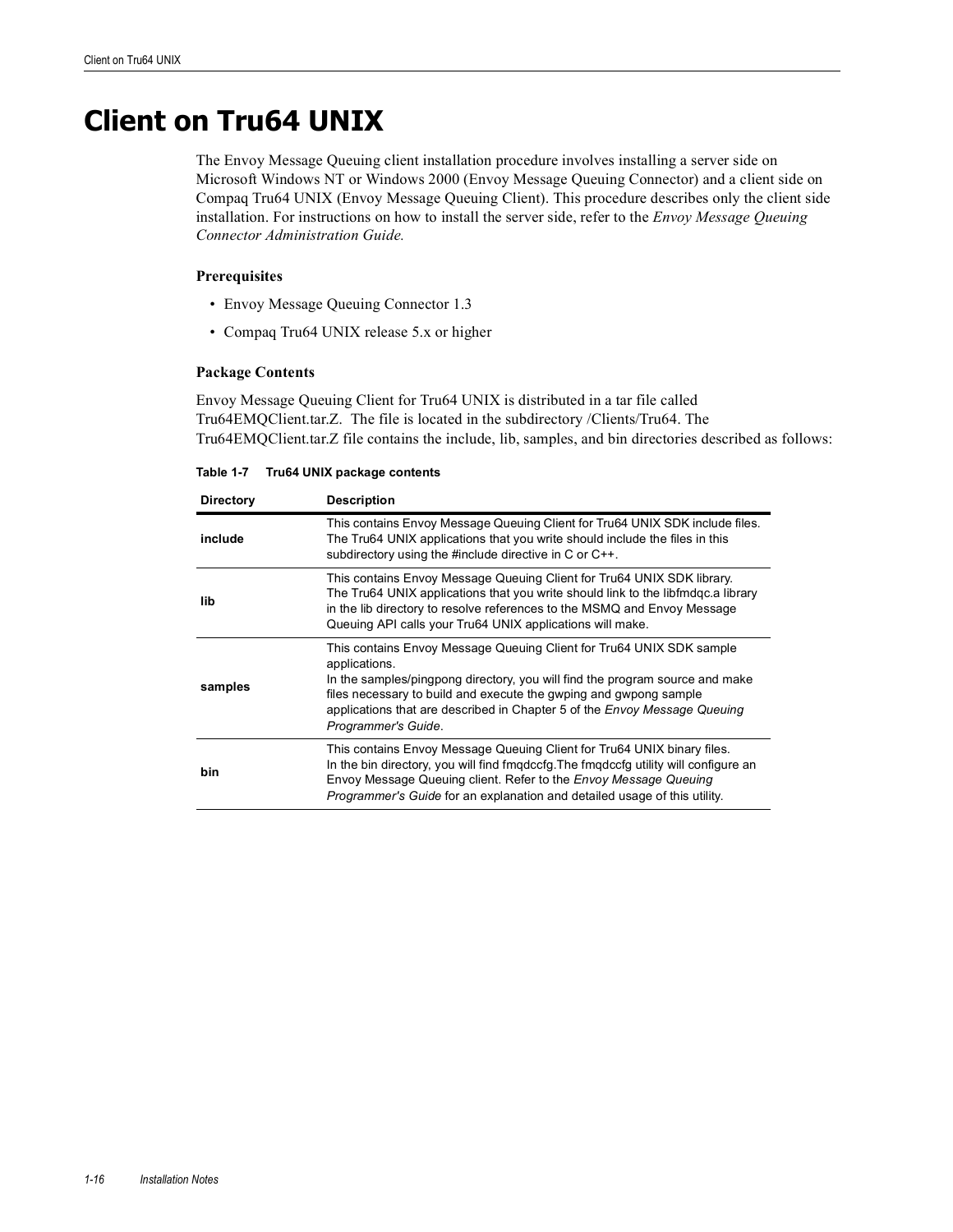To install the Envoy Message Queuing Client for Tru64 UNIX, FTP the Tru64EMQClient.tar.Z file from the /Clients/Tru64 directory on the NT distribution CD-ROM to your Tru64 UNIX system. Then, unpack the archive file into the destination where you wish to install the client. To do this, the following steps should be followed:

1. Change to the Tru64 client directory on the distribution CD-ROM. Assuming your CD-ROM is in your D: drive, type:

```
D:
CD \Clients\Tru64
```
2. Start FTP, then copy the archive file to your Tru64 UNIX system. Type:

```
FTP myTru64
```
where *myTru64* is the name of your Tru64 UNIX system. Enter your user ID and password correctly when asked to do so by FTP. Type:

**BIN** 

to tell FTP that you are transferring a binary file. Type:

```
PUT Tru64EMQClient.tar.Z
```
to transfer the file to your Tru64 system and confirm the transfer as needed. Type:

BYE

to exit FTP.

3. Start a TELNET or XWindows session from your workstation to your Tru64 system. Type:

TELNET *myTru64*

and login normally.

4. Unpack the archive that you placed on the system with FTP. Type:

```
uncompress Tru64EMQClient.tar.Z
tar -xvf Tru64EMQClient.tar
```
<span id="page-20-0"></span>to unpack the include, lib, samples, and bin directories into the FMQClient directory.

#### **Installation Verification**

- 1. Change to the FMQClient/bin directory and run *fmqdccfg*. Refer to the *Envoy Message Queuing Programmer's Guide* for instructions on configuring the Tru64 UNIX client.
- 2. Change to the FMQClient/samples/pingpong directory, then follow the installation procedure of the *Envoy Message Queuing Programmer's Guide* to complete and test the installation.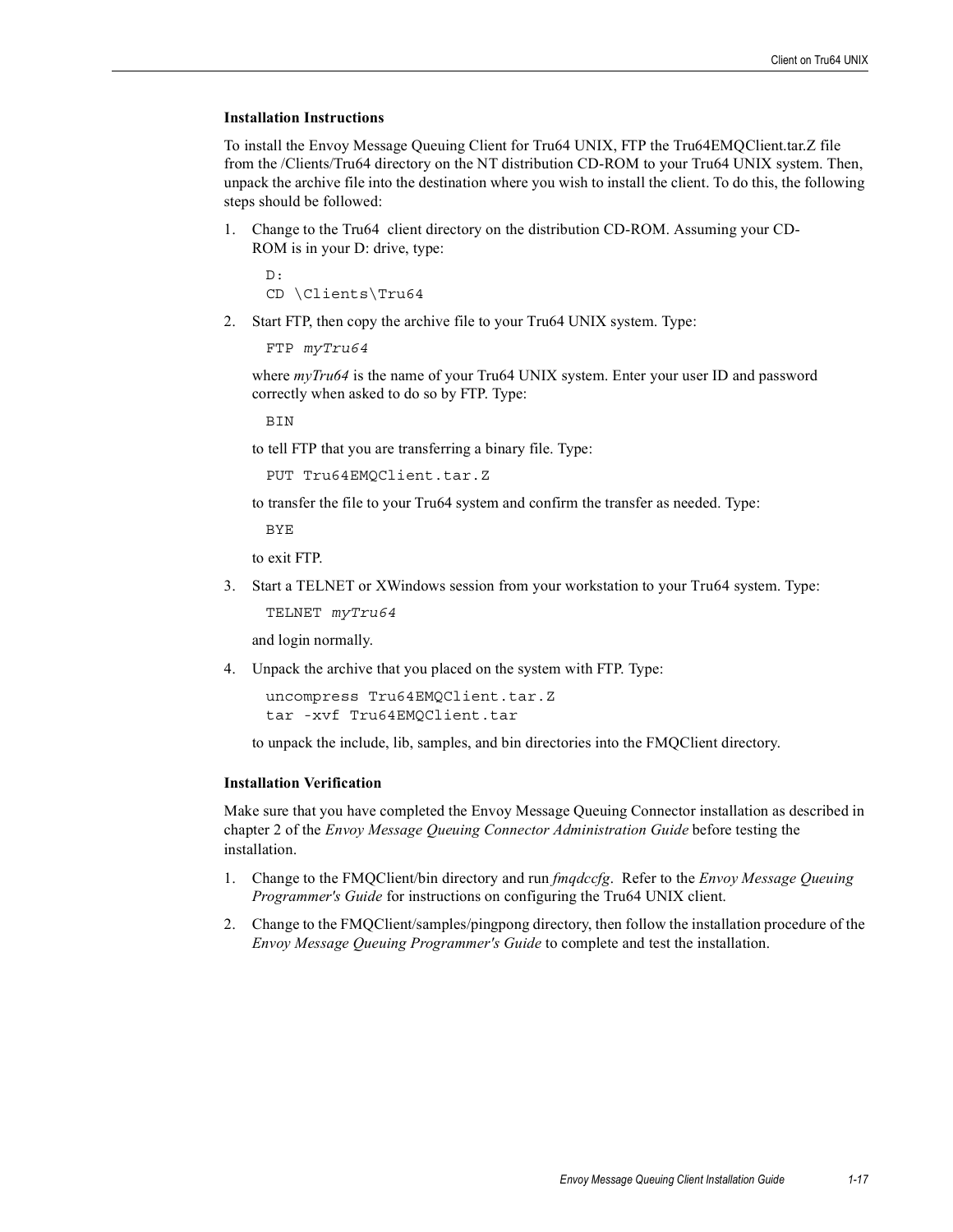# <span id="page-21-0"></span>**Client on IBM OS/400**

<span id="page-21-3"></span><span id="page-21-2"></span><span id="page-21-1"></span>The Envoy Message Queuing client installation procedure involves installing a server side on Microsoft Windows NT or Windows 2000 (Envoy Message Queuing Connector) and a client side on IBM AS/400 (Envoy Message Queuing Client). This procedure describes only the client side installation. For instructions on how to install the server side, refer to the *Envoy Message Queuing Connector Administration Guide.* 

Make sure that you have completed the Envoy Message Queuing Connector installation as described in chapter 2 of the *Envoy Message Queuing Connector Administration Guide* before testing the installation.

### **Prerequisites**

- Envoy Message Queuing Connector 1.3
- IBM OS/400 V3R2M0 or higher
- Microsoft Windows system with a CD-ROM drive and FTP connection to the AS/400

### **Package Contents**

The AS/400 client library is distributed in a compressed save (SAVF) file for AS/400 CISC (V3R2M0) and RISC (V3R7M0) and higher systems. On the Envoy Message Queuing installation CD-ROM, the save file is called EMQ.LIB. There are two versions of the file, which are located in:

- \Clients\OS400\V3R2 For OS/400 V3R2 and higher
- \Clients\OS400\V3R7 For OS/400 V3R7 and higher

The only significant difference between the versions is for RPG programming (see **Chapter 3, RPG Interface**, in *Envoy Message Queuing Client for AS/400 Programmers Guide*). In the V3R7 version, you can use long RPG names for the Envoy Message Queuing API identifiers. The long names are convenient because they are very similar to the identifiers in the native C Language API.

### **Installation Instructions**

Follow the instructions below to install the Envoy Message Queuing Client on your AS/400.

- 1. From a Microsoft Windows system with a CD-ROM drive and an FTP connection to the AS/400, start Telnet or another terminal emulation program.
- 2. Logon to the AS/400 using the QSECOFR user profile.
- 3. Run the following CL command to create an empty save file (SAVF) on the AS/400:

CRTSAVF FILE(QGPL/EnvoyMQ)

- 4. Insert the Envoy Message Queuing CD-ROM in the drive.
- 5. Start an FTP program and send the save file to the AS/400. The following is an example for a command-line FTP client. The example assumes that the CD-ROM is in drive d:

```
OPEN 
USER: QSECOFR
PASSWORD: ******
LCD d:\clients\OS400\V3Rx
CD QGPL
BINARY
PUT EnvoyMQ.LIB EnvoyMQ
```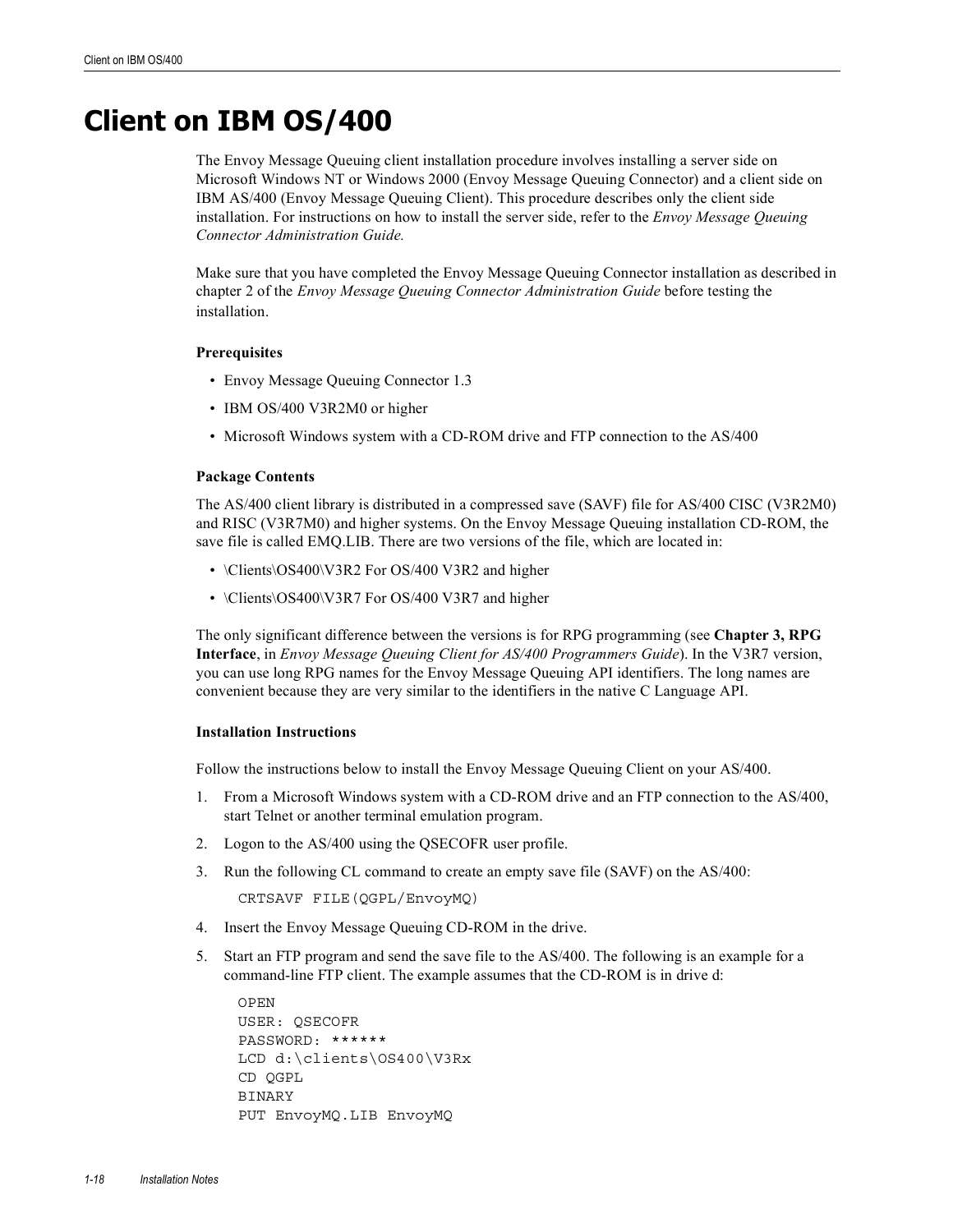6. Run the following command on the AS/400 to restore the library from the save file:

RSTLIB SAVLIB(EnvoyMQ) DEV(\*SAVF) SAVF(QGPL/EnvoyMQ) + MBROPT(\*ALL) ALWOBJDIF(\*ALL)

Refer to the *Envoy Message Queuing Client for AS/400 Programming Guide* for instructions on configuring the AS/400 client.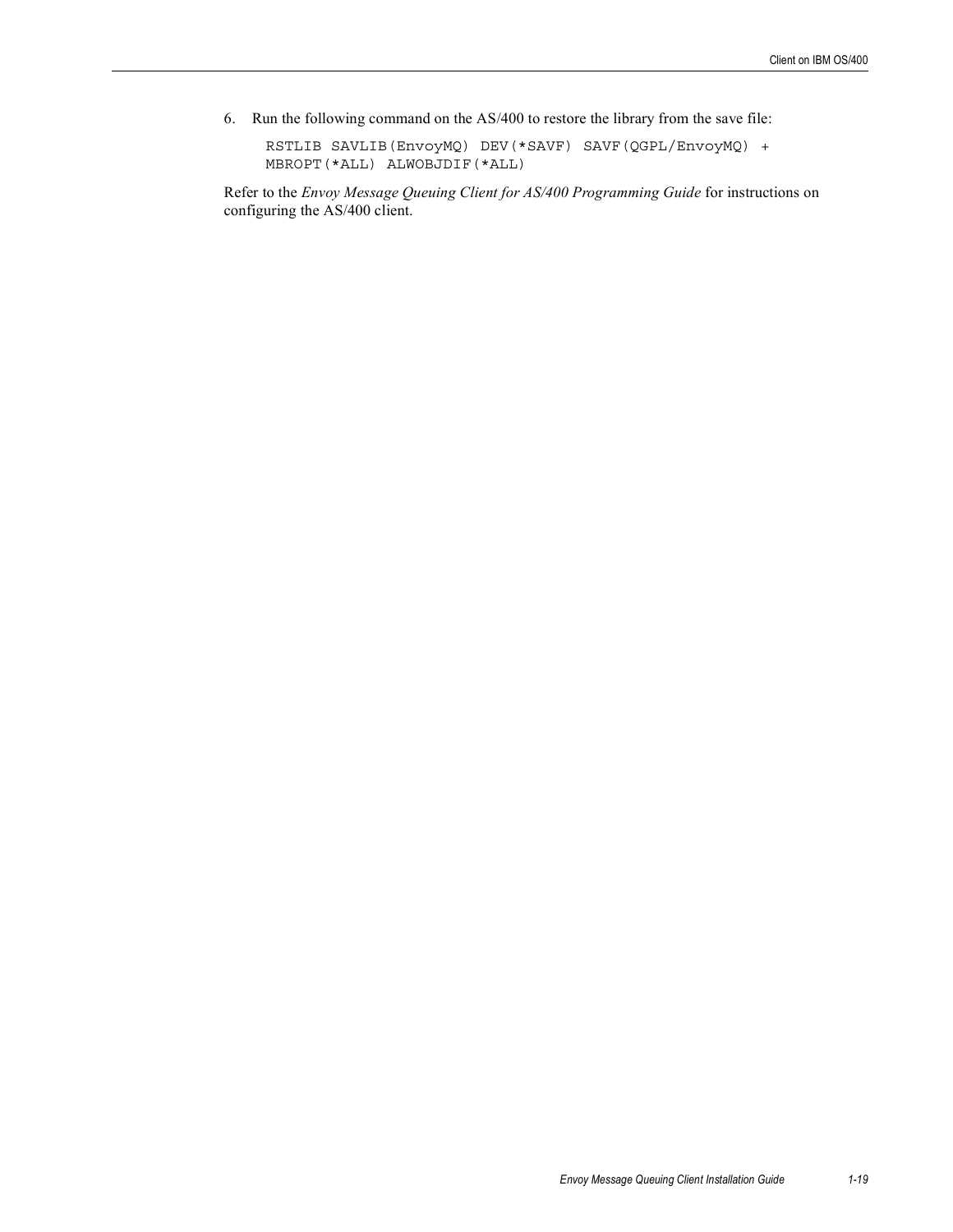# <span id="page-23-0"></span>**Client on IBM OS/390**

<span id="page-23-2"></span><span id="page-23-1"></span>The Envoy Message Queuing client installation procedure involves installing a server side on Microsoft Windows NT or Windows 2000 (Envoy Message Queuing Connector) and a client side on IBM OS/390 (Envoy Message Queuing Client). This procedure describes only the client side installation. For instructions on how to install the server side, refer to the *Envoy Message Queuing Connector Administration Guide.*

### **Prerequisites**

- Envoy Message Queuing Connector 1.3
- IBM OS/390 V2R4 or higher
- COBOL for MVS V2R1 or later if using Envoy Message Queuing calls from COBOL
- Microsoft Windows system with a CD-ROM drive and FTP connection to OS/390

### **Package Contents**

The package contains the following.

| Table 1-8 | Package contents for OS/390 |  |  |  |
|-----------|-----------------------------|--|--|--|
|-----------|-----------------------------|--|--|--|

| Package File   | <b>Description</b>                                        |
|----------------|-----------------------------------------------------------|
| <b>FMQLOAD</b> | XMIT Packaged Load library                                |
| <b>FMQPROC</b> | XMIT Packaged Procedure library                           |
| <b>FMQPAN</b>  | XMIT Packaged ISP Panel library                           |
| <b>FMQMSG</b>  | XMIT Packaged ISP Message library                         |
| <b>FMQIMP</b>  | XMIT Packaged Envoy Message Queuing DLL Import Statements |
| <b>FMQINC</b>  | XMIT Packaged C Header Files                              |
| <b>FMQSAMP</b> | <b>XMIT Packaged C Sample Programs</b>                    |
| <b>FMQCBLC</b> | <b>XMIT Packaged COBOL Copybooks</b>                      |
| <b>FMQCBLS</b> | XMIT Packaged COBOL Sample Programs                       |

### **Installation Instructions**

1. Transfer all package files to the target MVS system using binary FTP or equivalent program.

Note that you may need to pre-allocate the target files to ensure that they are FB LRECL=80 BLKSIZE=3120.

- 2. Use TSO RECEIVE to unpack each file.
- Note: By default, the data sets will restore using an HLQ of FALCON2.FMQDC. If you will not be using the HLQ you should specify the target data set name during the receive. The HLQ specified should match the ++HLQ++ used in subsequent installation steps.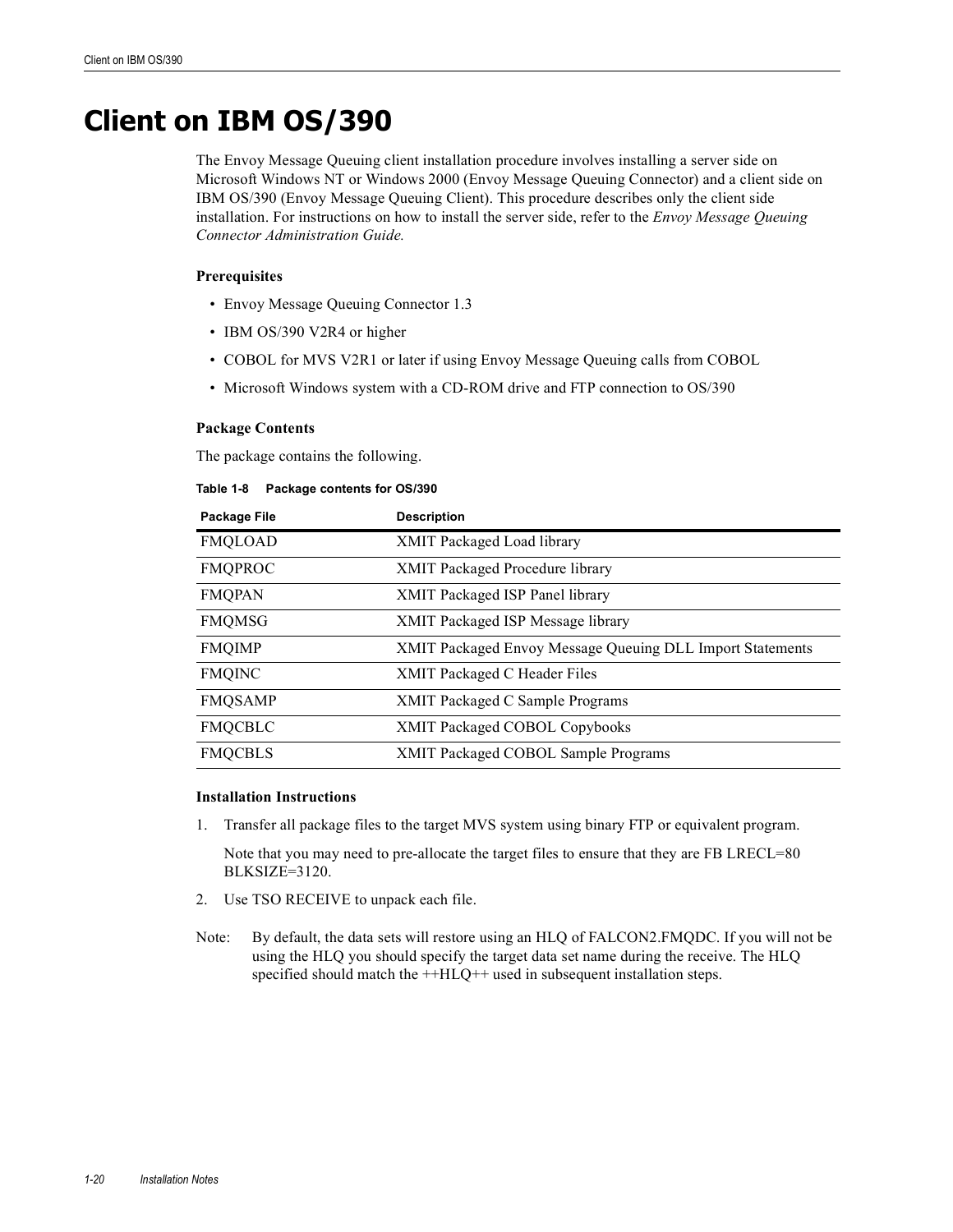You should have:

| ++HLO++.LOADLIB  | DSORG=PO, RECFM=U, LRECL=0, BLKSIZE=6144    |
|------------------|---------------------------------------------|
| ++HLO++.PROCLIB  | DSORG=PO, RECFM=FB, LRECL=255, BLKSIZE=2550 |
| ++HLO++.PANELS   | DSORG=PO, RECFM=FB, LRECL=80, BLKSIZE=3120  |
| ++HLO++.MSGS     | DSORG=PO, RECFM=FB, LRECL=80, BLKSIZE=3120  |
| ++HLO++. IMPORTS | DSORG=PS, RECFM=FB, LRECL=80, BLKSIZE=3120  |
| ++HLO++.INCLUDE  | DSORG=PO, RECFM=FB, LRECL=80, BLKSIZE=3120  |
| ++HLO++.SAMPLES  | DSORG=PO, RECFM=FB, LRECL=80, BLKSIZE=3120  |
| ++HLO++.CBLCOPY  | DSORG=PO, RECFM=FB, LRECL=80, BLKSIZE=3120  |
| ++HLO++.CBLSAMP  | DSORG=PO, RECFM=FB, LRECL=80, BLKSIZE=3120  |

- 3. An Envoy Message Queuing client requires the following files for operation.
	- FMQCFG Envoy Message Queuing Configuration File
	- FMQENV Envoy Message Queuing Environment Variables
	- FMQMSG Envoy Message Queuing Error Message File
	- FMQCP Envoy Message Queuing Code Page File
	- FMQSLOG Envoy Message Queuing Error Log File

Use member DSDEFS in FALCON2.FMQDC.PROCLIB to define the VSAM clusters required.

Note that you may share these files between MVS images.

### **Configuration**

- 1. Edit and Run clist FQMCONF in FALCON2.FMQDC.PROCLIB. This drives the Falcon2 configuration system.
- 2. From the primary panel, select option (1) to configure an Envoy Message Queuing Connector.

The following fields are mandatory:

- **Server Name:** This is the name by which the Envoy Message Queuing Connector is known. If you use the Envoy Message Queuing Connector API call, you will use this name.
- **Network Node:** The IP address of the Envoy Message Queuing Connector system.
- **Network Port:** The port used by the Envoy Message Queuing Connector. By default this is 1100although your installation may have changed this.
- **Timeout:** This is the value in seconds, that the client will use to wait for a response from the server. Note that a value of 0 will almost certainly cause any Envoy Message Queuing client request to fail. 60 seconds should be sufficient.

Optional fields are:

- **Domain:** The name of the Envoy Message Queuing Connector's NT domain.
- **NT UserID:** A valid NT user ID to validate calls to the server.
- 3. When this is complete, select option (2) to set this as your default server.

The default server is the Envoy Message Queuing Connector that will be used by application programs NOT using the Envoy Message Queuing Connector API call. Note that option (2) provides a server status.

A status of ACTIVE indicates a fully configured, active Envoy Message Queuing Connector connection.

A status of INACTIVE indicates an Envoy Message Queuing Connector that is not currently available.

A status of NOT\_CONFIGURED indicates an incomplete configuration. Perhaps a code page has not been downloaded.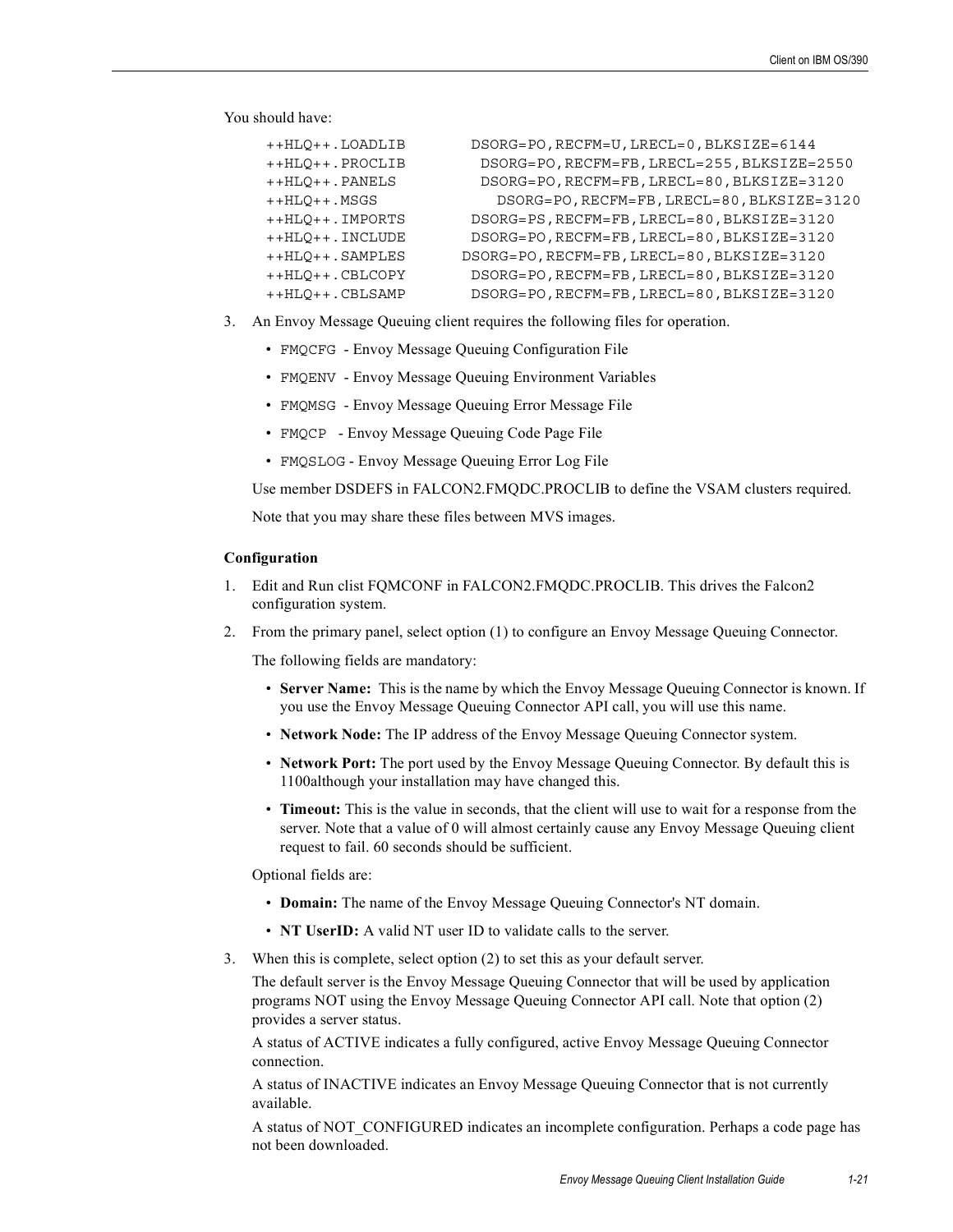- 4. Once the default server has been defined you will need to download a suitable code page from the server. This is done with option (3). Make sure the code page you select is defined on your server.
- 5. Once the code page has been successfully downloaded you may return to option (2) and the server should show a status of ACTIVE.

Envoy Message Queuing is now ready for use in TSO or Batch.

### <span id="page-25-1"></span><span id="page-25-0"></span>**Installing CICS Support**

Programs written for Envoy Message Queuing may run unchanged in either CICS or batch. To install Envoy Message Queuing support within a CICS region do the following:

- 1. Add the LOADLIB to the CICS DFHRPL concatenation.
- 2. Using DFHCSDUP, add the resources defined in the CICSDEF member of the PROCLIB to your CICS region.
- 3. Install the FMQDC group.

Envoy Message Queuing is now ready for use in CICS.

**LPA Considerations**: All Envoy Message Queuing DLLs are re-entrant and LPA eligible. If you are planning on using Envoy Message Queuing services from multiple address spaces we recommend adding FMQDC and L8UTIL to the LPA.

### **Compiling Envoy Message Queuing Programs**

Using the Envoy Message Queuing API requires the header files supplied in the FMQINC library as well as the import definitions supplied in the FMQIMP file. The FMQPROC library contains procedure FMQBLD for compiling and linking Envoy Message Queuing C language programs. This procedure should be copied to an installation specific proclib. (Note that FMQPROC is defined as LRECL=255 and cannot be used in a proclib concatenation). The proclib also contains FMQCC which builds the supplied sample programs GWPING and GWPONG.

### <span id="page-25-3"></span><span id="page-25-2"></span>**Running Envoy Message Queuing Programs**

Make sure that you have completed the Envoy Message Queuing Connector installation as described in chapter 2 of the *Envoy Message Queuing Connector Administration Guide* before testing the installation.

Programs compiled using the supplied procedures are binary compatible between TSO, Batch, and CICS.

 To run an Envoy Message Queuing program under Batch the following DD cards must be supplied to the JCL:

- FMQCFG: The Envoy Message Queuing Configuration File
- FMQENV: The Envoy Message Queuing Environment Variables
- FMQMSG: The Envoy Message Queuing Error Message File
- FMQCP: The Envoy Message Queuing Code Page File
- FMQSLOG: The Envoy Message Queuing Error Log File

To run the same program under TSO requires that the same DD cards are allocated to your TSO session.

To run the same program under CICS requires CICS PPT and PCT definitions for both the program and a transaction. The files represented by the DD cards should have been defined to CICS during installation of the Envoy Message Queuing client.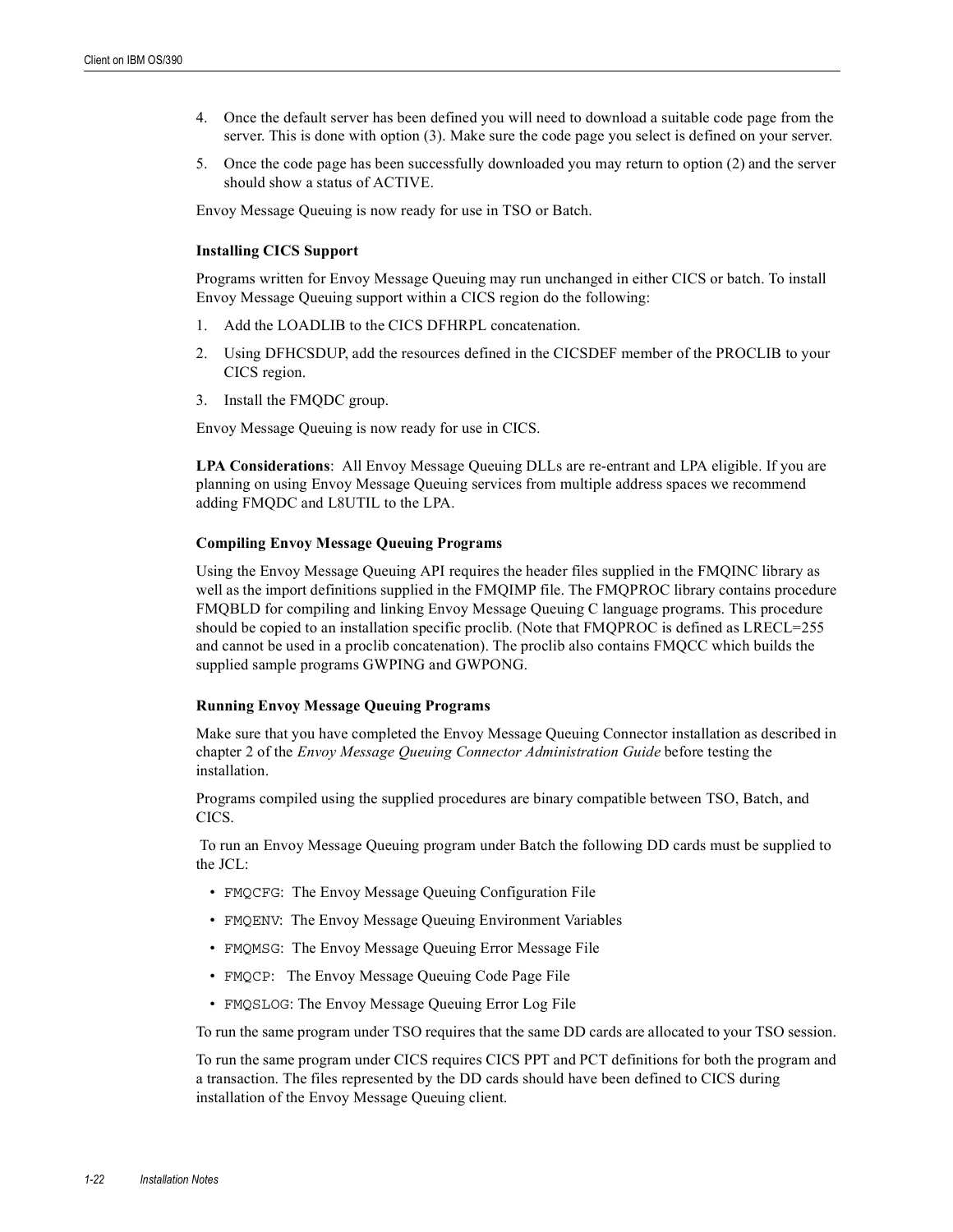## **Index**

# **A**

AIX client on [1-1](#page-4-2) package contents [1-1](#page-4-3) Alpha client on [1-8](#page-11-1) AS/400 client on [1-18](#page-21-1)

## **B**

batch [1-22](#page-25-0)

# **C**

Caldera SCO Open Server [1-14](#page-17-1) CICS [1-22](#page-25-1) client side AIX [1-1](#page-4-4) HP-UX 11 [1-3](#page-6-1) Compaq Tru64 client on [1-16](#page-19-1)

## **D**

DEC Alpha client on [1-8](#page-11-1) DEC MultiNet [1-8](#page-11-2) DEC TCP/IP [1-8](#page-11-3) DEC VAX client on [1-8](#page-11-1)

## **E**

Envoy Message Queuing Client [1-1,](#page-4-5) [1-3,](#page-6-2) [1-5,](#page-8-1) [1-8](#page-11-4), [1-10](#page-13-1), [1-12](#page-15-1), [1-14,](#page-17-2) [1-16](#page-19-2), [1-18](#page-21-2), [1-20](#page-23-1) Envoy Message Queuing Connector [1-1](#page-4-6), [1-2,](#page-5-0) [1-3](#page-6-3), [1-4,](#page-7-0) [1-5](#page-8-2), [1-7,](#page-10-0) [1-8,](#page-11-5) [1-9](#page-12-0), [1-10,](#page-13-2) [1-11,](#page-14-0) [1-12](#page-15-2), [1-13,](#page-16-0) [1-14](#page-17-3), [1-15,](#page-18-0) [1-16](#page-19-3), [1-17](#page-20-0), [1-18,](#page-21-3) [1-20,](#page-23-2) [1-22](#page-25-2)

## **G**

GWPing and GWPong [1-7](#page-10-1), [1-9,](#page-12-1) [1-22](#page-25-3)

### **H**

HP e3000 client on [1-5](#page-8-3) HP-UX package contents [1-3](#page-6-4) HP-UX 11 client on [1-3](#page-6-5)

# **I**

IBM AIX client on [1-1](#page-4-2) IBM AS/400 client on [1-18](#page-21-1) IBM OS/400 [1-18](#page-21-1)

# **L**

Linux client on [1-12](#page-15-3) tar file [1-12](#page-15-4)

### **M**

MPE/iX client on [1-5](#page-8-3) file system [1-7](#page-10-2) set environment variable [1-7](#page-10-3)

## **O**

OpenVMS [1-8](#page-11-6) OS/400 [1-18](#page-21-1)